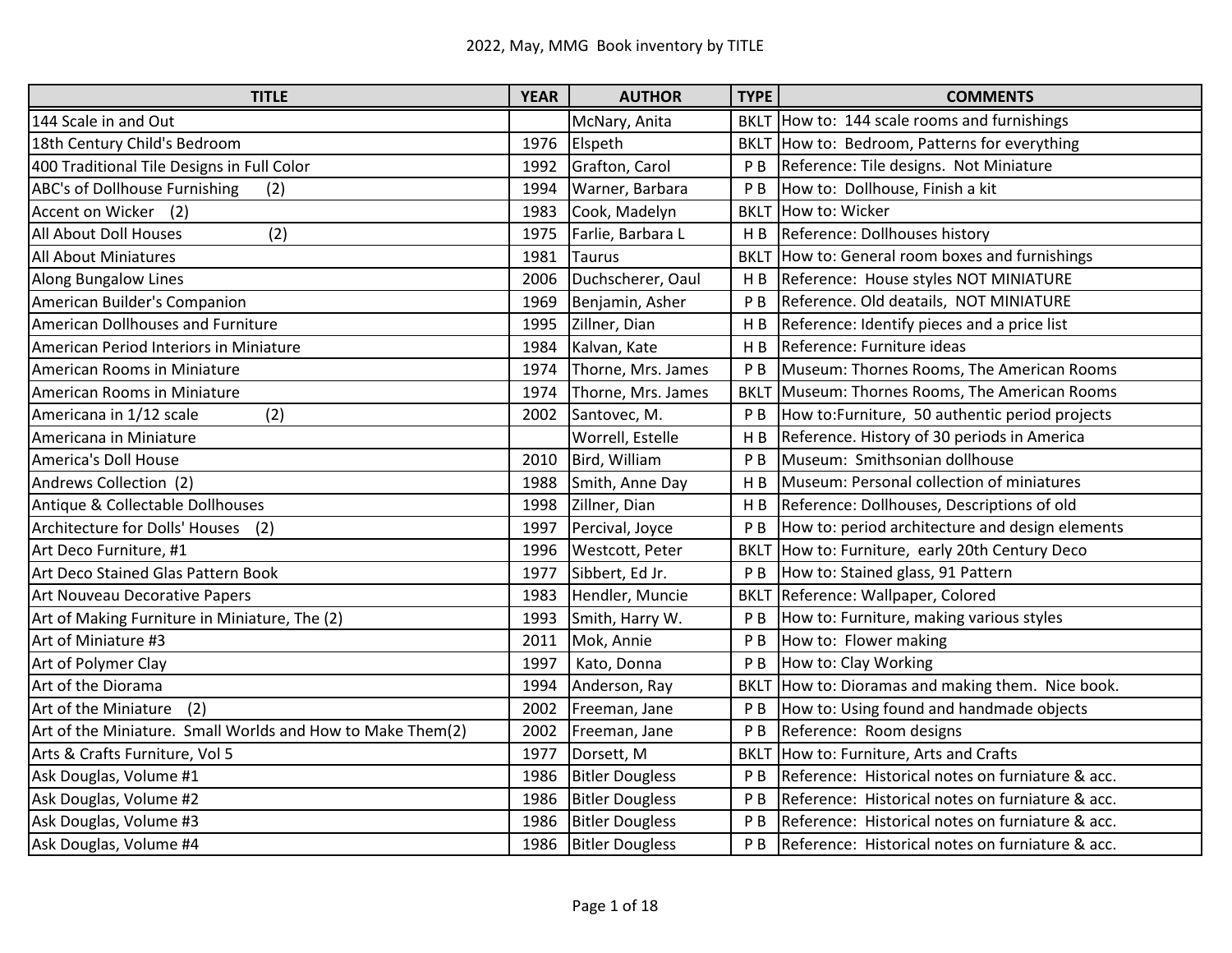| Ask Douglas, Volume #5                            | 1986 | <b>Bitler Dougless</b> | P B            | Reference: Historical notes on furniature & acc.   |
|---------------------------------------------------|------|------------------------|----------------|----------------------------------------------------|
| Authentic Arts & Crafts Furniture Projects        | 2000 | Popular Woodwork       | P <sub>B</sub> | Reference: Furniture. NOT MINIATURE                |
| Authentic Tudor & Stuart Dolls' House, The        | 2006 | Long, Brian            | P B            | Reference: Tudor-era homes and interiors           |
| Backyard Barbeque (2)                             | 1983 | Zinn, Alice            |                | BKLT How to: Outdoor accessories                   |
| Baker's Dozen in Wood                             | 1982 | Good, Emily            |                | BKLT How to: Furniture, wood and accessories       |
| Barbie Doll Structures & Furniture                | 1997 | Davidson, Marl         | H B            | Reference: Doll information                        |
| Basic Landscape in Miniature (2)                  | 1991 | Moore, Dot             | <b>BKLT</b>    | How to: Landscaping                                |
| <b>Bathroom Accessories in Miniature</b>          | 1985 | Swanson, Joann         |                | BKLT How to: Bathrooms 1900 - 1920s designs        |
| Bedding of the Month, April                       | 1978 | Nye. Lavonne           |                | BKLT How to: Bedding fabric                        |
| Bedding of the Month, August                      | 1978 | Nye. Lavonne           |                | BKLT How to: Bedding fabric                        |
| Bedding of the Month, December                    | 1978 | Nye. Lavonne           |                | BKLT How to: Bedding fabric                        |
| Bedding of the Month, February                    | 1978 | Nye. Lavonne           |                | BKLT How to: Bedding fabric                        |
| Bedding of the Month, January                     | 1978 | Nye. Lavonne           |                | BKLT How to: Bedding fabric                        |
| Bedding of the Month, July                        | 1978 | Nye. Lavonne           |                | BKLT How to: Bedding fabric                        |
| Bedding of the Month, June                        | 1978 | Nye. Lavonne           |                | BKLT How to: Bedding fabric                        |
| Bedding of the Month, March                       | 1978 | Nye. Lavonne           |                | BKLT How to: Bedding fabric                        |
| Bedding of the Month, May                         | 1978 | Nye. Lavonne           | <b>BKLT</b>    | How to: Bedding fabric                             |
| Bedding of the Month, November                    | 1978 | Nye. Lavonne           |                | <b>BKLT How to: Bedding fabric</b>                 |
| Bedding of the Month, October                     | 1978 | Nye. Lavonne           |                | BKLT How to: Bedding fabric                        |
| Bedding of the Month, September                   | 1978 | Nye. Lavonne           |                | BKLT How to: Bedding fabric                        |
| Bedroom in a Country Cottage                      | 1973 | Elspeth                |                | BKLT How to: Furnishings for bedroom               |
| <b>Begin Small</b>                                | 1977 | Dickey, Jean           | <b>BKLT</b>    | How to: Furniture patterns for beginners           |
| Beginners' Guide to the Dolls House Hobby (2)     | 1997 | Nisbett, Jean          | P <sub>B</sub> | How to: General construction and collecting info   |
| <b>Bicknell's Victorian Buildings</b>             | 1979 | Bicknell, A.           | P <sub>B</sub> | Reference: House ideas NOT MINIATURE               |
| Big Book of the Doll's House                      | 2005 | Nisbet, Jean           | P <sub>B</sub> | How to: Information about various periods & styles |
| <b>Bilding Miniature Furniture</b>                | 1981 | Daniele, Joseph        | H <sub>B</sub> | How to: Furniture in classic American styles       |
| (2)<br><b>Bliss Toys and Dollhouses</b>           | 1979 | Whitton, Blair         | P <sub>B</sub> | Reference: History of Bliss Company & 1911 catalog |
| Book of Mini, Inside the Big World of Tiny Things | 2019 | Unver, Kate            | H B            | Reference: Miniaure items                          |
| Book of Miniatures, Furniture & Accessories (2)   | 1977 | Ruthberg, Helen        | P <sub>B</sub> | How to: Accessories & furniture                    |
| <b>Brand New Antiques</b>                         | 1962 | Woman's Day reprint    |                | BKLT How to: Patterns for accessories              |
| Bread Dough Bakery (2)                            | 1978 | Meyer, Barbara         |                | BKLT How to: Clay                                  |
| Bread Dough Floral Miniatures (2)                 | 1976 | Meyer, Barbara         | <b>BKLT</b>    | How to: Clay                                       |
| Bread Dough Fruits & Vegetables<br>(2)            | 1977 | Meyer, Barbara         | <b>BKLT</b>    | How to: Clay                                       |
| <b>Bread to Flowers</b>                           |      | 1972 Cunningham        |                | BKLT How to: Clay                                  |
|                                                   |      |                        |                |                                                    |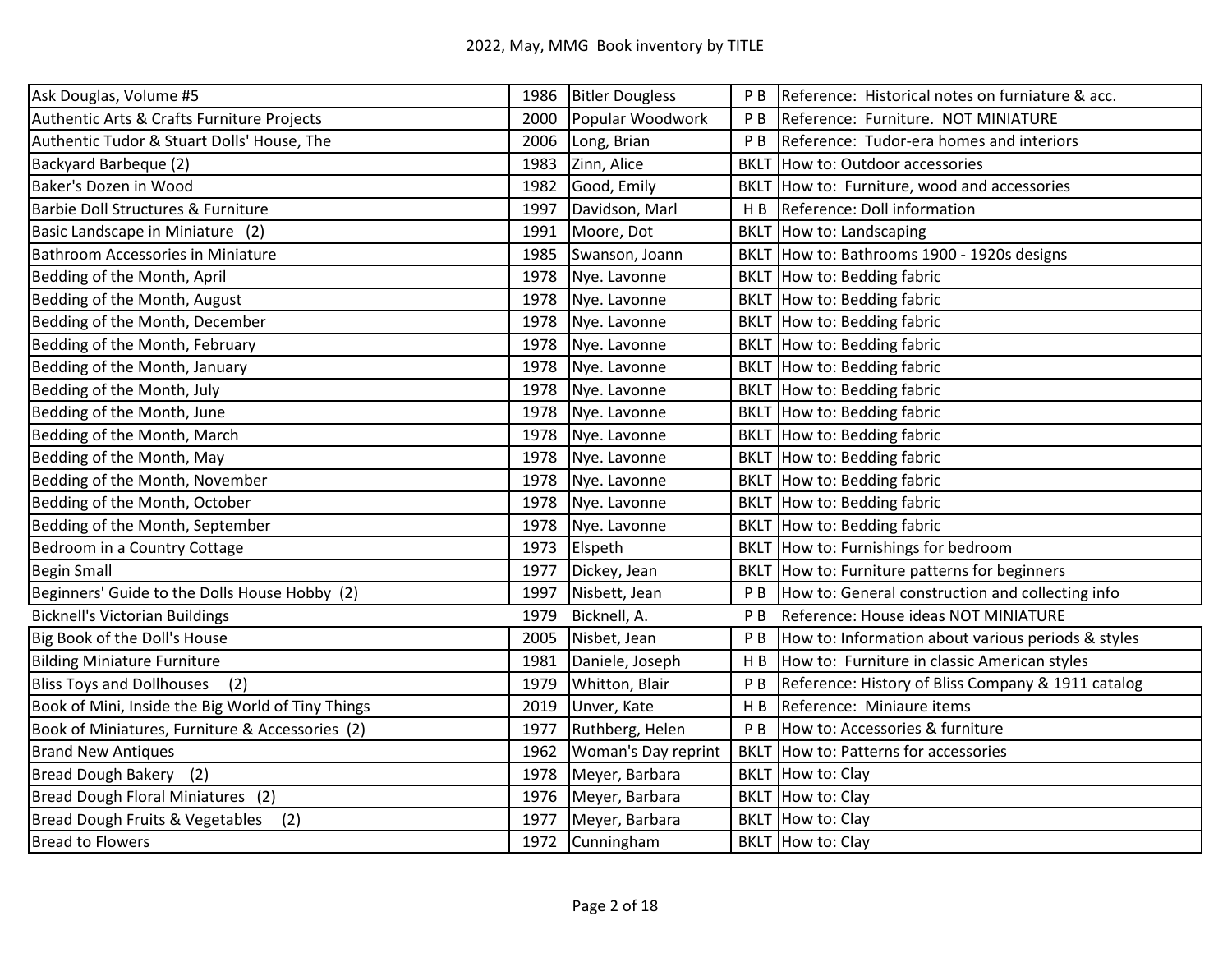| Brook Tucker's Golden Christmas (2)                        | 1996 | Tucker, Brooke        | H B            | How to: Christmas room                           |
|------------------------------------------------------------|------|-----------------------|----------------|--------------------------------------------------|
| Build A Doll's House (2)                                   | 1992 | Morse, Michal         | P <sub>B</sub> | How to: Dollhouses, build various                |
| Build Your Own Inexpensive Dollhouse<br>(2)                | 1977 | Tangerman, E.         | <b>BKLT</b>    | How to: Dollhouse Building                       |
| Building Antique Doll House Furniture                      | 1980 | Hodges, Lewis         | H <sub>B</sub> | How to: Furniture and use tools                  |
| Building Antique Doll House Furniture From Scratch (2)     | 1980 | Hodges, Lewis         | P B            | How to: Furniture making                         |
| Building Colonial Furnishings, Miniatures, Folk Art        | 1976 | Daniele, Joseph       | H <sub>B</sub> | How to: Furniture patterns                       |
| Building Masterpiece Miniatures (2)                        | 1980 | Daniele, Joseph       | H <sub>B</sub> | How to: Miniatures, making                       |
| <b>Building Miniature Furniture</b>                        | 1981 | Daniele, Joseph       |                | H B How to: Furniture making                     |
| Building Miniature Houses & Furniture (2)                  | 1977 | Kursz, Doris          |                | H B  How to: Miniatures, making                  |
| Building With Bob. Vol III (2)                             | 1983 | Porter, Bob           |                | BKLT How to: Dollhouse, Basic construction       |
| Cabinetmaker's Guide for Doll House Furn. #1               | 1964 | Dorset, Helen         |                | <b>BKLT How to: Furniture Patterns</b>           |
| Cabinetmaker's Guide for Doll House Furn. #2               | 1964 | Dorset, Helen         |                | <b>BKLT</b> How to: Furniture Patterns           |
| Cabinetmaker's Guide for Doll House Furn. #3               | 1964 | Dorset, Helen         |                | <b>BKLT</b> How to: Furniture Patterns           |
| Cabinetmaker's Guide for Doll House Furn. #4               | 1964 | Dorset, Helen         |                | <b>BKLT</b> How to: Furniture Patterns           |
| Cabinetmaker's Guide for Doll House Furn. #5               | 1964 | Dorset, Helen         |                | <b>BKLT</b> How to: Furniture Patterns           |
| Cabinetmaker's Guide, A. Vol 3                             | 1976 | Dorset, James         |                | BKLT How to: Furniture from wood                 |
| Cabinetmaker's Guide, A. Vol 4                             | 1976 | Dorset, James         |                | BKLT How to: Furniture from wood                 |
| Cabinetmaker's Guide, A. Vol 7                             | 1976 | Dorset, James         |                | BKLT How to: Furniture from wood                 |
| <b>Carlisle Collection of Miniatures</b>                   | 1979 | <b>National Trust</b> |                | BKLT Museum: Tour of museum at Nunnington Hall   |
| Celtic, Medieval, Tudor wall hangings                      | 2000 | Whitehead, Sandra     |                | P B  How to: Needlepoint tapestries              |
| <b>Charted Designs for Miniatures</b>                      | 1979 | Grigg, June           |                | BKLT How to: Needlepoint designs                 |
| Christmas Confections (2)                                  | 1992 | Ranney, Nancy         |                | BKLT How to: Christmas accessories               |
| <b>Christmas Cookbook</b>                                  | 1991 | Van Syoc, Lisa        |                | BKLT How to: Clay 45 holiday foods               |
| <b>Christmas for Miniatures</b>                            | 1980 | Warfiled, Lynne       |                | <b>BKLT</b> How to: Christmas needlework         |
| <b>Christmas Memory</b>                                    | 1990 | Franks                |                | BKLT How to: Christmas decorations in miniature  |
| Christmas Wreath Room Box                                  | 1996 | Young Jacquelin       |                | BKLT How to: Christmas, Room box inside a wreath |
| Chrysnbon Cut Ups Vol 1 (2)                                | 1996 | Berman, Judy          | <b>BKLT</b>    | How to: Furniture Kit bash Chrysnbon kits        |
| Chrysnbon Cut Ups Vol 2                                    | 1996 | Beachmam, Millie      | <b>BKLT</b>    | How to: Furniture Kit bash Chrysnbon kits        |
| <b>Classic Dolls' Houses</b>                               | 1990 | Eaton, Faith          | H B            | Reference: Dollhouses, 17th Century and on       |
| Clay Characters for kids                                   | 2003 | carlson, Maureen      | P B            | How to: Clay making                              |
| <b>Collecting Dolls Houses &amp; Miniatures</b>            | 1989 | Earnshaw, Nora        | P B            | Reference: Dollhouses, antique miniatures        |
| Collections of the Margaret Woodbury Strong Museum         | 1982 | Ketchum, William      | P <sub>B</sub> | Museum: Tour of Margaret Strong Museum           |
| Collector's Book of Dolls and Dolls's Houses (2)           | 1973 | Baker, Roger          | H <sub>B</sub> | Reference: Dolls, Antique history of             |
| Collector's guide to Dollhouses & Dollhouse Miniatures (2) | 1974 | O'Brien, Marian       |                | H B   Reference: History of miniature items      |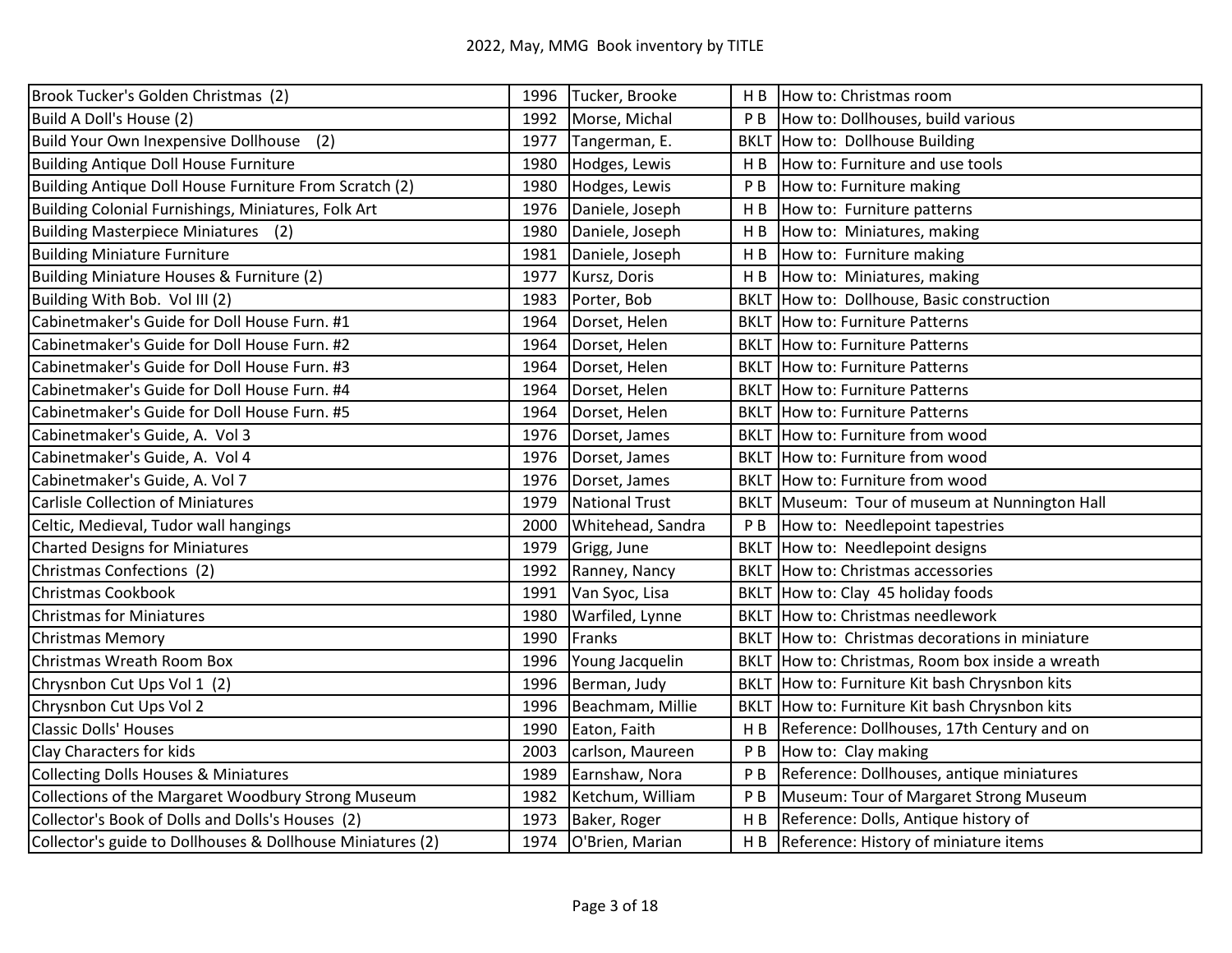| Collectors' Hostry of Dolls' Houses                      |       | 1983 King, Constance  | HB             | Reference: Covers everything miniature             |
|----------------------------------------------------------|-------|-----------------------|----------------|----------------------------------------------------|
| <b>Colleen Moore's Doll Castle</b>                       | 2011  | Stevenson, Carol      | P B            | Museum: Tour of Moore's house in Chcago            |
| <b>Colleen Moores Doll House</b>                         | 1939  | Moore, Colleen        | <b>BKLT</b>    | Museum: Tour                                       |
| <b>Colleen Moore's Doll House</b>                        | 1984  | Moore, Colleen        | H B            | Museum: Tour of Moore Fairytale Castle in Chicago  |
| <b>Colleen Moore's Fairy Castle</b>                      | 1964  | Museum of Science &   |                | <b>BKLT</b> Museum: Tour                           |
| Colleen Moore's Fairy Castle (2)                         | 1991  | Museum of Science &   |                | BKLT Museum: Tour of Moore's castle in Chicago     |
| Colleen Moore's Fairy Castle (2)                         | 1980s | Museum of Science &   | <b>BKLT</b>    | Museum: Tour of Moore's castle in Chicago          |
| Colonial Dollhouse Plans (2)                             | 1978  | <b>Stanley Tools</b>  | <b>BKLT</b>    | How to: Dollhouse plans                            |
| Colonial Dollhouse, The (2)                              | 1977  | Jellison, Phyllis     | P <sub>B</sub> | How to: Make colonial period miniatures            |
| <b>Colonial Williamsburg</b>                             | 1986  | Kopper, Philip        | H B            | Reference: Houses and shops NOT MINIATURE          |
| Colorful Journey through Margaret Woodbury               | 1981  | Taylor, Jill          | <b>BKLT</b>    | Museum: Kids' coloringbook of the Strong Museum    |
| Complete Book of making Miniatures for Room Settings (2) | 1975  | Newman, T.            | P <sub>B</sub> | How to: Miniatures. 700 photos.                    |
| Complete Doll's House Book (2)                           | 1993  | Nisbett, Jean         | P <sub>B</sub> | Reference: Dollhouse history                       |
| Complete Guide Remodeing & Expanding Dollhouse(2)        | 1993  | Theiss, Nola          | P <sub>B</sub> | How to: Dollhouse construction                     |
| Complete Miniature Quilt Book, The (2)                   | 1998  | Travis, Dinah         | P <sub>B</sub> | How to: Quilt, make several different styles       |
| Concord, The                                             | 1976  | Deibar, Jacquelin     | <b>BKLT</b>    | How to: Dollhouse plans                            |
| Consumer Guide Miniatures (2)                            | 1979  | <b>Consumer Guide</b> | H B            | Reference: miniatures general information          |
| Consumer Guide, Miniatures                               | 1970  | <b>Consumer Guide</b> | <b>BKLT</b>    | Reference: Miniatures, General history             |
| Contemporary Miniature Room Settings                     | 1980  | Ruthberg, Helen       | P <sub>B</sub> | How to: Furniature & accessories.                  |
| <b>Contempory Living</b><br>(2)                          | 1983  | Ruthberg, Helen       |                | BKLT How to: Furniture, Modern                     |
| <b>Cork Tree House</b>                                   | 1978  | Cullenbine, Carole    |                | BKLT How to: Dollhouse, very cute tree stump house |
| Cornelia Vanderbilt Whitney's Dollhouse                  | 1975  | Whitney, Mary         | H B            | Museum: Tour of Vanderbilt's dollhouse             |
| Cottage Style in Miniature                               | 2012  | Sperin, Cynthia       | H <sub>B</sub> | Reference: Cute design ideas for cute houses       |
| Country Furniture in Miniature                           | 1975  | Hauser, Priscilla     | <b>BKLT</b>    | How to: Furniture, simple country furniture        |
| <b>Country Store</b>                                     | 1977  | Elspeth               |                | BKLT How to: Shop, making a general store          |
| <b>Country Store</b>                                     | 1982  | Smith, Elmer          | <b>BKLT</b>    | Reference: Shop, What is a general store           |
| <b>Craft Deigns Using Houseworks items</b><br>(2)        | 1990  | Zimpher, Rebecca      | <b>BKLT</b>    | How to: Use Houseworks parts in boxe/ displays     |
| Creating Decorative Fabrics in 1/12 Scale                | 2002  | Storey, Janet         | H B            | How to: Fabriccs, Scan Designs & needlework        |
| Creating Dolls' House Period Style                       | 2003  | Barnard, Lionel       | H B            | Reference: Hollhouse style ideas                   |
| <b>Creating in Miniature</b>                             | 1981  | Ward, Mary            | <b>BKLT</b>    | How to: Toy aking                                  |
| Creating Wooden Villages (2)                             | 1997  | Kern, Evan            | P <sub>B</sub> | How to: 18 early building designs                  |
| Creations in Miniature: 101 Tiny Treasures to Stitch     | 1998  | Levie, Eleanor        | P <sub>B</sub> | How to: Furniture, quilts, & clothing              |
| <b>Creative and Collectible Miniatures</b>               | 1984  | Baker, Lillian        | P <sub>B</sub> | Reference: General information                     |
| <b>Creative Dollhouses From Kits</b><br>(2)              | 1995  | Schleicher, Robert    | P B            | How to: Dollhouses, tips for customizing           |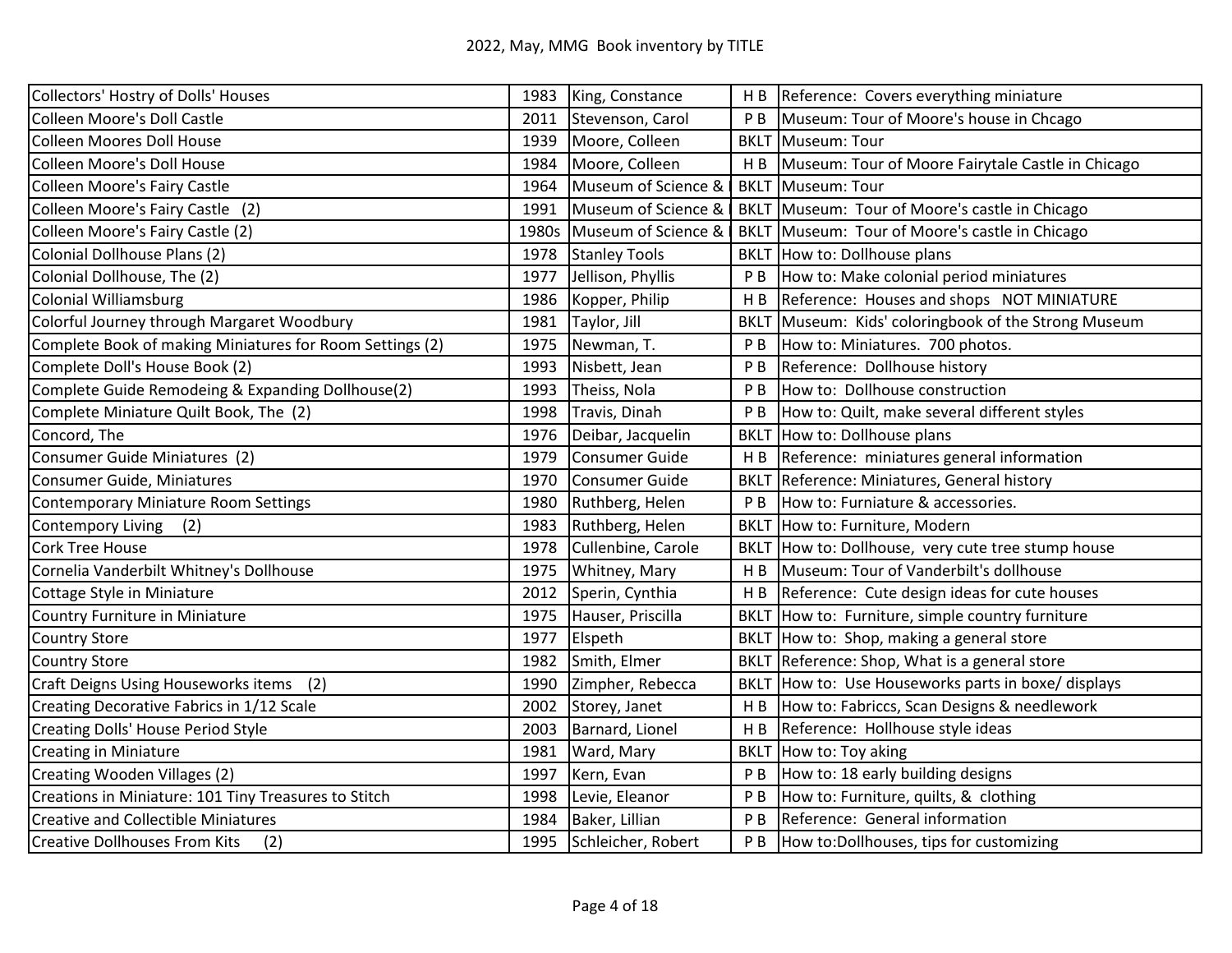| <b>Creative Miniature Quilts</b>                         | 2002  | Gadd, Kerry          | P B            | How to: Quilt patterns & projects.                     |
|----------------------------------------------------------|-------|----------------------|----------------|--------------------------------------------------------|
| Cupboards, Safes, and Hutches<br>(2)                     | 1992  | McCoy, Kathy         | <b>BKLT</b>    | How to: Furniture, 4 projects in various scales        |
| Curtains, Draperies, & Shades                            | 1979  | <b>Sunset Books</b>  | P B            | Reference: Drapery ideas. NOT MINIATURE                |
| <b>Custom Dollhouse</b>                                  | 1991  | Theiss, Nola         | H B            | How to: Dollhouse making                               |
| Cut and Assemble Paper Dollhouse Furniture (2)           | 1981  | American Colortype   |                | BKLT Reference: Color illustrations of paper furniture |
| Daughters of the Painted Ladies<br>(2)                   | 1992  | Pomada, Elizabeth    | P <sub>B</sub> | Reference: Victorian houses in 38 states (not mini)    |
| Decorate a Doll's house, Authentic Period Styles         | 2000  | Morse, Michal        | H B            | How to: Houses from 1630 to today.                     |
| Decorated Doll's House, The                              | 1998  | Ridley, Jessica      | H B            | How to: Design and make miniature interiors            |
| Decorative Dollhouses (2)                                | 1990  | Hamilton, Caroline   | H B            | Reference: Dollhouses, historical styles               |
| Design and Build Your Own Dollhouses                     | 1993  | Arnstrong, Beryl     | H B            | How to: Dollhouses, Build various styles               |
| Design and Make your Own Dollhouse Furniture (2)         | 1993  | Holgate, Headley     | H B            | How to: Furniture making                               |
| Design Book #1. 12 Miniature Furniture Designs           | 1988  | Shenandoah Designs   | <b>BKLT</b>    | How to: Furniture Patterns & instructions              |
| (2)<br>Diminutiques Vol #1                               | 1976  | Dickey, Jean         |                | BKLT How to: Furniture Patterns for bedroom            |
| Diminutiques Vol #2                                      | 1976  | Dickey, Jean         |                | BKLT How to: Furniture Patterns for living room        |
| Diminutiques Vol #3<br>(2)                               | 1976  | Dickey, Jean         |                | BKLT How to: Furniture Patterns for bedroom            |
| <b>Discovering Miniatures</b>                            |       | Porter, Bob          |                | BKLT Reference: Intro to miniature collecting          |
| <b>Discovering Timber Framed Buildings</b>               | 2001  | Harris, Richard      | P B            | Reference: House designs. NOT MINIATURE                |
| Dodie Claypool Mini Rugs                                 | 1992  | Claypool, Dodie      | <b>BKLT</b>    | How To: Needlework, Making punch needle rugs           |
| Doll Book, The                                           | 1967  | Worrell, Estelle     | H B            | Reference: Doll hostory                                |
| Doll House Caper, The                                    | 1975  | O'Connel, Jean       | P <sub>B</sub> | Fiction: Story                                         |
| <b>Doll House Decorator</b>                              | 1992  | Boulton, Vivienne    | H <sub>B</sub> | Reference: Various decorating styles                   |
| Doll House Miniatures (2)                                | 1980  | Peters, Rosalie      | <b>BKLT</b>    | How to: Needlepoint rugs                               |
| Doll Houses, Tin Litho & Plastic Furniture               |       | Brett, Mary          | <b>BKLT</b>    | Reference: Dollhouses tin and plastic furniture        |
| Dollhouse Book, The<br>(2)                               | 1964  | Worrell, Estelle     | H B            | How to: Dollhouses and furniture plans                 |
| (2)<br>Dollhouse Book, The                               | 1999  | Finnegan, Stephie    | H B            | Reference: Dollhouses, antique to modern               |
| Dollhouse Builder's Handbook (2)                         | 1989  | Stephenson, Fred     | <b>BKLT</b>    | How to: Dollhouse Construction techniques              |
| Dollhouse Construction & Restortion (2)                  | 1977  | Joyner, Nina         | P B            | How to: Dollhouses & firnishings                       |
| Dollhouse Crafting Tips (2)                              | 1996  | <b>Nutshell News</b> | <b>BKLT</b>    | How to: Dollhouse Construction of 215 ideas            |
| Dollhouse Décor, Creating Soft furnishings in 1/12 scale | 1990s | Forder, Nick         | P B            | How to: Furnishings ideas and patterns                 |
| Dollhouse Decorating: A Guide to Interior Design (2)     | 1994  | Forder, Nick         | H B            | How to: 12 historical designed rooms.                  |
| Dollhouse Decorator, The<br>(2)                          | 1992  | Boulton, Viviene     | H B            | How to: Pointless general information                  |
| Dollhouse Dolls (2)                                      | 1980  | McCracken, Joann     | P <sub>B</sub> | How to: Make doll in 1/12 scale                        |
| Dollhouse Dolls & Their Clothes                          | 1990  | Marsten, Barbara     | H B            | How to: Clothing, 27 pattern                           |
| <b>Dollhouse Floor Coverings</b>                         | 1978  | Hendler, Muncie      |                | BKLT Reference: Floor Printed coverings                |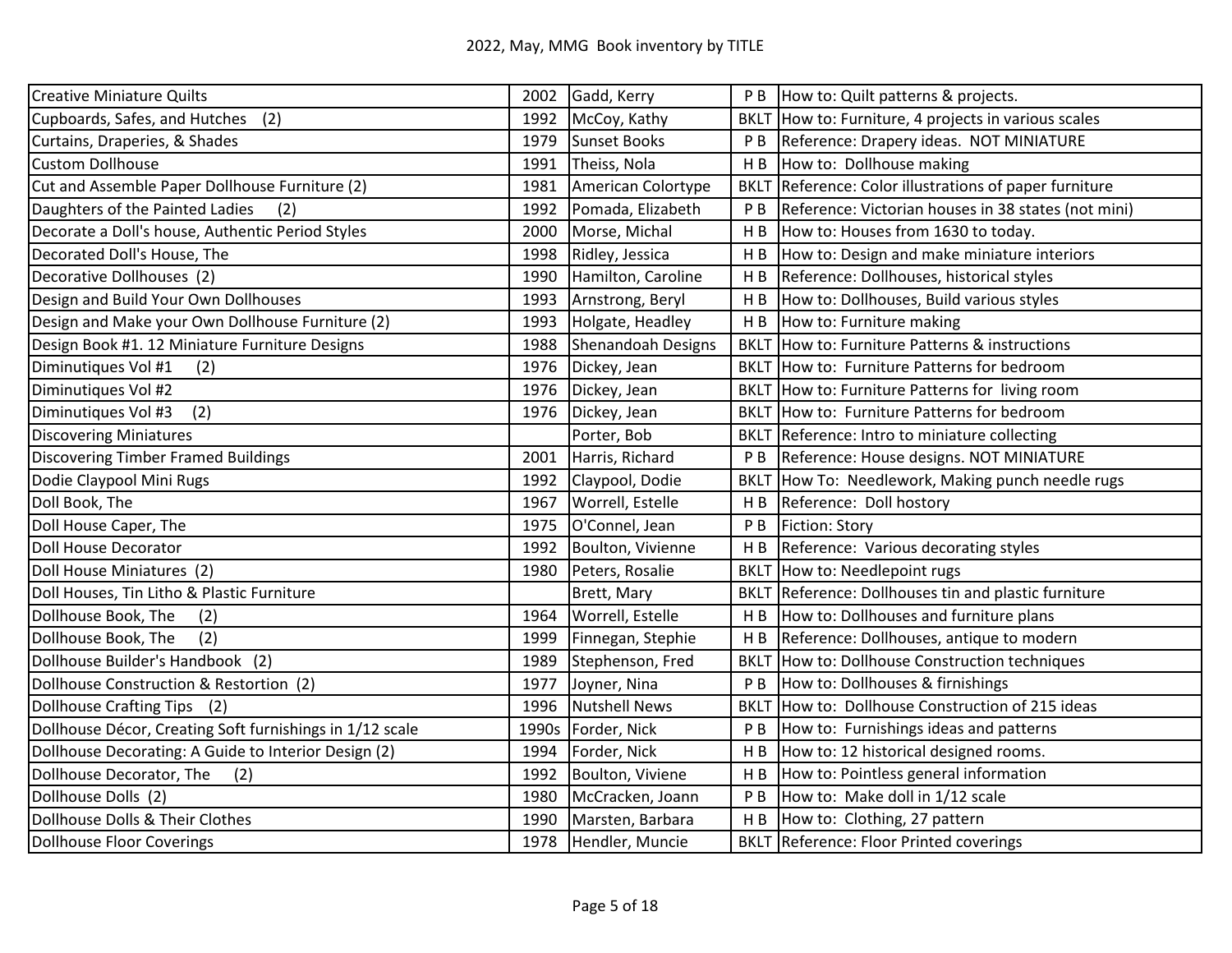| Dollhouse Furnishing, Bedroom and Bath (2)           | 1984 | Stadtman, Shep         |                | BKLT How to: Needlework, Sewing 44 projects             |
|------------------------------------------------------|------|------------------------|----------------|---------------------------------------------------------|
| Dollhouse Furniture (2)                              | 1993 | Towner, Margaret       | H <sub>B</sub> | Reference: Dollhouses and miniatures, history of        |
| Dollhouse Furniture You Can Make                     | 1977 | Glick, Ruth            | HB             | How to: Furniture making eay                            |
| Dollhouse Lighting, Electrification Miniature (2)    |      | Warner, Barbara        |                | BKLT How to: Electrify a dollhouse                      |
| Dollhouse Miniatures (2)                             | 1975 | Devereux, Thomas       |                | BKLT How to: Shop, Country store furnishings            |
| <b>Dollhouse Murders</b>                             | 2004 | Mauriello, Thomas      | H <sub>B</sub> | Fiction: A forensic expert investigates 6 little crimes |
| <b>Dollhouse Quilts</b>                              | 1999 | Wickell, Janet         | <b>BKLT</b>    | How to: Quilt patterns                                  |
| Dollhouse Rugs, Iron-ons                             | 1981 | Weiss, Rita            | <b>BKLT</b>    | How to: Rug patterns                                    |
| Dollhouse Stained Glass Windows (2)                  | 1979 | Sibbett, Ed            | <b>BKLT</b>    | How to: Stained glass patterns                          |
| Dollhouse Style<br>(2)                               | 2002 | Dalmeny, Keith         | HB             | How to: Make 90 miniaures in 15 time periods            |
| <b>Dollhouses</b><br>(2)                             | 1992 | Jackson, Valerie       | H <sub>B</sub> | Reference: Dolhouses, Antique                           |
| Dollhouses and Dioramas (2)                          | 1980 | Schleicher, Robert     | H B            | How to: Dollhouses and settings                         |
| Dollhouses to Dream Houses #1 (2)                    | 1985 | <b>Waldron, Dennis</b> | <b>BKLT</b>    | How to: Dollhouse kits                                  |
| Dollhouses to Dream Houses #2<br>(2)                 | 1988 | <b>Waldron, Dennis</b> |                | BKLT How to: Dollhouse kits                             |
| Dollhouses to DreM Houses #3                         | 1993 | Waldron, Dennis        |                | <b>BKLT How to: Dollhouse kits</b>                      |
| Dollhouses, Miniature Kitchens and Shops<br>(2)      | 1996 | Rountree, Susan        | H B            | Museum: Abby Aldrich collection in Williamsburg         |
| Dolls' Cobbler Guide to Shoemaking (2)               | 1983 | Roundtree, Sylvia      | <b>BKLT</b>    | How to: Clothing, Making doll shoes                     |
| Dolls & Doll Houses                                  | 1972 | Desmonde, Kay          | H B            | Reference: Dollhouses, old to new                       |
| Dolls & Dolls Houses                                 | 1977 | King, Constance        | H <sub>B</sub> | Reference: Dollhouses and Dolls                         |
| Dolls House 1/24 scale, A Complete Introduction (2)  | 1999 | Nisbet, Jean           | P B            | How to: 1/24 half scale                                 |
| Dolls' House Accessories, Fixtures & Fittings<br>(2) | 2001 | BRHm, Andrea           | P <sub>B</sub> | How to: 38 projects, Finishing techniques               |
| Dolls' House Bathroom, Lots of Little Loos (2)       | 1997 | King, Patricia         | P B            | How to: Bathroom designs all periods                    |
| <b>Dolls House Details</b>                           | 2000 | Dalmeny, Keith         | P B            | How to: Patterns & techniques to make accessories       |
| Dolls' House Do it Yourself Book (2)                 | 1982 | Dodge, Venus           | P B            | How to: Furniature and house patterns                   |
| Dolls' House Do It Yourself Book, The                | 1984 | Dodge, Venus           | P <sub>B</sub> | How to: Make and furnish a simple dollhouse             |
| Dolls House Do-it-yourself, Carpets & Rugs           | 2003 | Hawkins, Sue           | P <sub>B</sub> | How to: 25 needlework projects                          |
| Dolls House Do-it-Yourself, Curtains                 | 2009 | Heaser, Sue            | P <sub>B</sub> | How to: Drapery                                         |
| Dolls House Do-it-yourself, Embroidered Projects (2) | 2003 | Hawkins, Sue           | P B            | How to: 30 embroidery projects                          |
| Dolls House Do-it-yourself, Finishing touches (2)    | 2004 | Harrop, Jane           | P <sub>B</sub> | How to: 70 misc. projects                               |
| Dolls House Do-it-yourself, Food Displays (2)        | 2003 | Hesser, Sue            | P <sub>B</sub> | How to: 40 clay food projects                           |
| Dolls House Do-it-yourself, Toys and Games           | 2003 | Aharrop, Jane          | P <sub>B</sub> | How to: 35 projects                                     |
| Dolls House Furniture Book (2)                       | 1976 | McElroy, Joan          | H B            | How to: Furniture & accessories                         |
| Dolls' House Gardener, The                           | 1999 | Bernard, Liones        | H B            | How to: Garden plans in 8 layouts                       |
| Dolls House Guide, The                               | 1998 | Dolls House            | P <sub>B</sub> | Reference: Houses Sourses                               |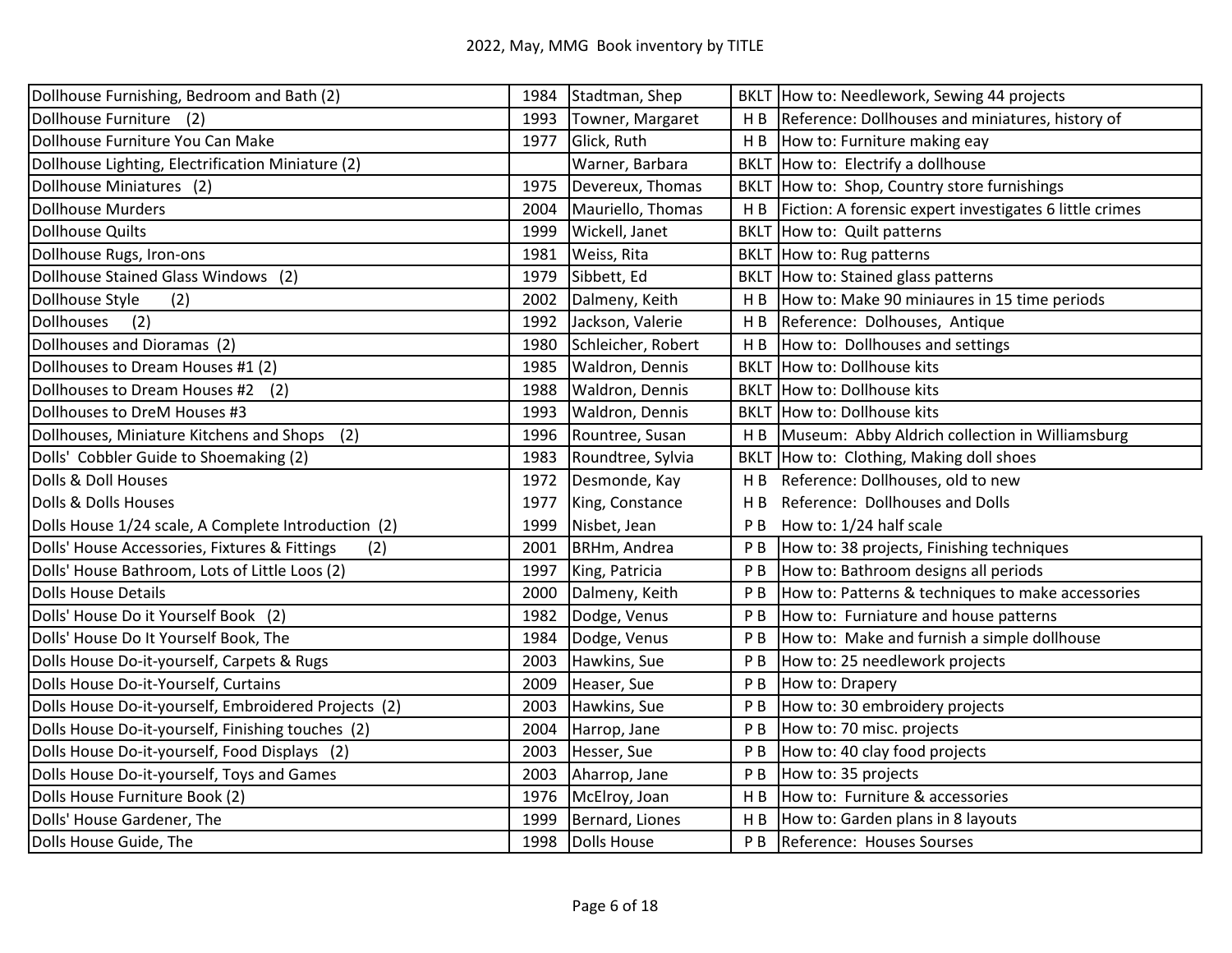| Dolls House Handbook & Diary                       | 2001  | EMF                          | P <sub>B</sub> | Reference: Miniature events around the world      |
|----------------------------------------------------|-------|------------------------------|----------------|---------------------------------------------------|
| <b>Dolls House Nedlecrafts</b><br>(2)              | 1995  | Dodge, Venus                 | H <sub>B</sub> | How to: Needlework, 250 projects                  |
| Dolls' House Shopkeeper<br>(2)                     | 2001  | Barbard, Lionel              |                | $H B$ How to: Shops (5) in 1/12 scale             |
| Dolls House Shops, Cafes, & Resturants<br>(2)      | 2005  | Nesbitt, Jane                | P B            | How to: Shops, Furniture, merchandise             |
| Dolls' House Window Treatments                     | 2001  | Harwood, Eve                 | P B            | How to: Draperies                                 |
| Dolls' House, The (2)                              | 1977  | Smithsonian Museum           |                | BKLT Museum: The Smithsonian Dollhouse            |
| <b>Dolls Houses</b>                                | 1997  | Bristol, Olivia              | H B            | Reference: Dollhouse History                      |
| Dolls' Houses                                      | 1991  | Pasierbska, Halina           | <b>BKLT</b>    | Reference: Dollhouse, Short history               |
| Dolls Houses for Everyone (2)                      | 1987  | Cutforth, Pat                | P B            | Reference: General dolhouse information           |
| Dolls Houses in America (2)                        | 1974  | Jacobs, Flora                | H B            | Reference: Dollhouse History                      |
| Dolls' Houses, A personal Choice (2)               | 1970  | Latham, Jean                 | H <sub>B</sub> | Reference: Author's favorite houses               |
| Dolls' Houses: Guide to Decorating Techniques (2)  | 1997  | Davis, List                  | H B            | How to: Interior & exterior                       |
| Douglas Guide I, Oriental, Col 1&2 (2)             | 1981  | Bitler, Douglas              | <b>BKLT</b>    | Reference: Historical Decorating                  |
| Douglas Guide II, Tudor (2)                        | 1983  | Bitler, Douglas              |                | <b>BKLT</b> Reference: Historical Decorating      |
| Douglas Guide III, Early Colonial (2)              | 1988  | Bitler, Douglas              |                | <b>BKLT Reference: Historical Decorating</b>      |
| (2)<br>Douglas Guide IV, Late Colonial             | 1980  | Bitler, Douglas              |                | <b>BKLT</b> Reference: Historical Decorating      |
| Douglas Guide V, Federal<br>(2)                    | 1981  | Bitler, Douglas              |                | <b>BKLT</b> Reference: Historical Decorating      |
| Douglas Guide VI, Empire<br>(2)                    | 1982  | Bitler, Douglas              |                | <b>BKLT Reference: Historical Decorating</b>      |
| (2)<br>Douglas Guide VII, Mid-Victorian            | 1980  | Bitler, Douglas              |                | <b>BKLT</b> Reference: Historical Decorating      |
| (2)<br>Douglas Guide VIII, Late Victorian          | 1983  | Bitler, Douglas              |                | <b>BKLT</b> Reference: Historical Decorating      |
| Douglas Guide, Digest of North American Home (2)   | 1983  | Bitler, Douglas              |                | <b>BKLT</b> Reference: Historical Decorating      |
| Dream of a Dollhouse to Build                      | 1976  | Woman's Day reprint          |                | BKLT How to: Dollhouse plans                      |
| Dream on with Kimberly House Book 1                | 1990  | Waldron, Dennis              | P B            | How to: Landscaping                               |
| Dress Patterns Past for Dollhouse Ladies (2)       | 1978  | Sinnett, Doreen              |                | BKLT How to: Clothing, dress patterns             |
| Early American Dollhouse Miniatures                | 1981  | Jensen, Gerald               | P B            | How to: Furniture & accessories                   |
| <b>Early Stores and Markets</b>                    | 1981  | Jensen, Gerald               | P B            | Reference: Historical stores                      |
| Easy to Make Doll's House Accessories<br>(2)       | 1995  | Barham, Andrea               | P B            | How to: Variety of accessories                    |
| Edwardian Era Miniatures in 1/12 Scale             | 2011  | Harrop, Jane                 | P B            | How to: Make early 20th century items             |
| Electrical Info, Easy steps to wired dollhouse (2) |       | <b>Creative Reproduction</b> | <b>BKLT</b>    | How to: Electrify a dollhouse                     |
| <b>Encyclopedia of Modelmaking Techniques</b>      | 1996  | Payne, Christopher           | H <sub>B</sub> | How to: Guide to construction of models           |
| English Country Kitchen, An                        | 1980  | Westcott, Peter              | <b>BKLT</b>    | How to: Roombox & furnishings for Country Kitchen |
| <b>Ethan Allen Treasury</b>                        | 1970s | Carriage House               | P <sub>B</sub> | Reference: Catalog of furniture - NOT MINIATURE   |
| European Rooms in Miniature, Thorne Rooms          | 1980  | Thorne, Mrs. James           | P <sub>B</sub> | Museum: Tour of the Thorne rooms in Chicago       |
| Everything U Wanted to Know Dollhouses (2)         | 1992  | Van Horn, Nancy              |                | BKLT How to: Dollhouse tips                       |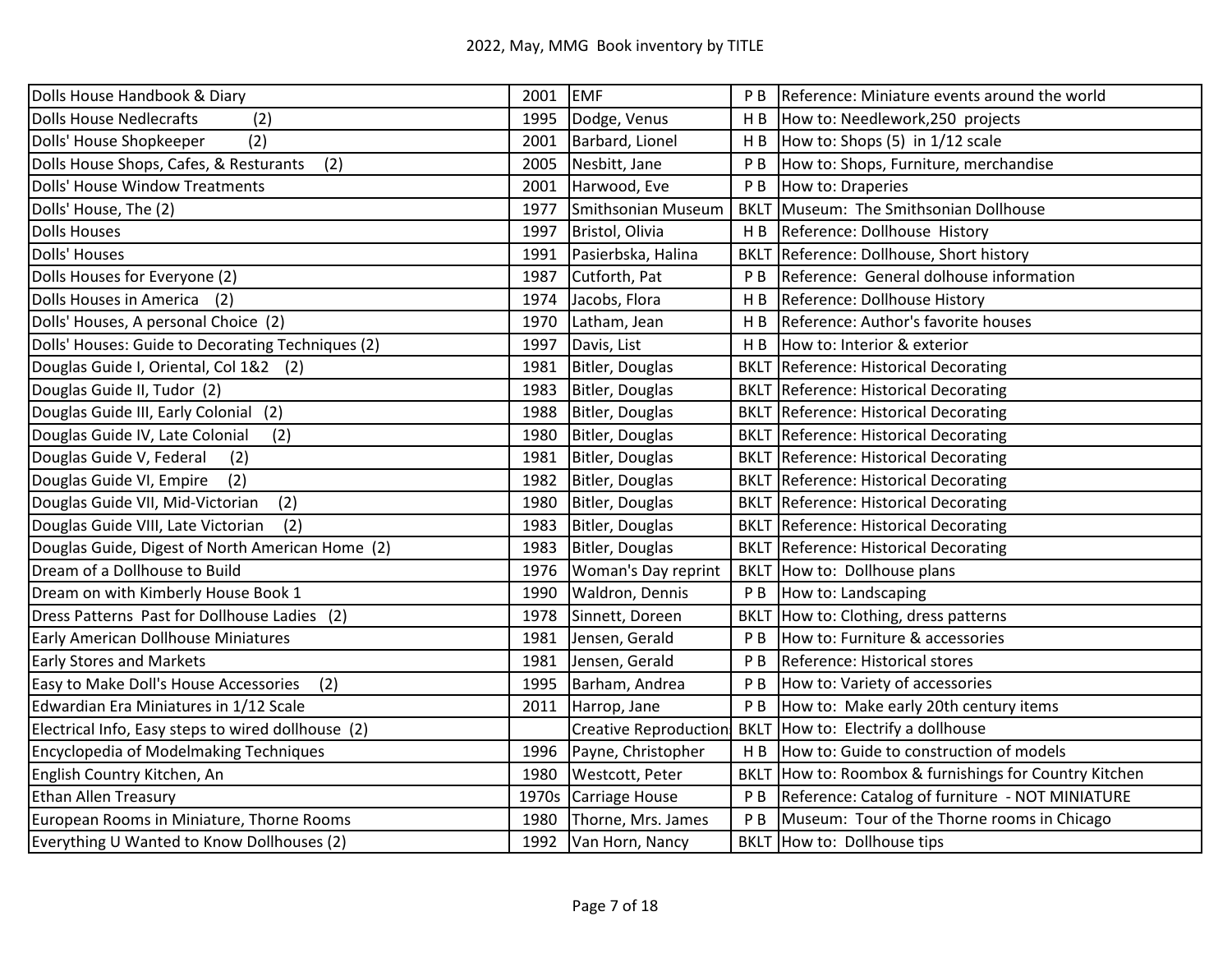| Fabulous Dollhouse of the Twenties, A (2)  |       | 1976 Noble, John          |                | BKLT Museum: Tour Stettheimer house in New York City   |
|--------------------------------------------|-------|---------------------------|----------------|--------------------------------------------------------|
| Fairy House How to make                    | 2015  | Schramer. Mike            | P B            | How to: Fairy garden making items                      |
| Fairy Houses and Beyond                    | 2008  | Kane, Barry               | H <sub>B</sub> | Reference: Photos of cute fairy houses                 |
| <b>Family Dollhouse</b>                    | 1979  | Stein, Sara               | H B            | How to: Cute simple miniatures                         |
| Family Dolls' Houses                       | 1973  | Greene, Vivien            | H <sub>B</sub> | Reference: Dollhouse history                           |
| <b>Fancy Stenciled Furniture</b>           | 1981  | <b>Nutshell News</b>      |                | BKLT How to: Furniture, simple wood                    |
| <b>Fantastic Finishes</b>                  | 1997  | Snellen, Nancy            | P B            | How to: Create painted finished                        |
| Fashions 1806-1810. 5 1/2' dolls           |       | Sirkis, Susan             | <b>BKLT</b>    | How to: Clothing, Dress patterns                       |
| Faux Easy, It's                            | 2004  | Lord, Gary                | P <sub>B</sub> | Reference: House interior ideas. NOT MINIATURE         |
| Field guide to American Architecture       | 1980  | Rifkind, Carole           | P <sub>B</sub> | Reference: Houses. NOT MINIATURE                       |
| Fimo Leather (2)                           | 1984  | Olson, Ester              |                | BKLT How to: Clay to make accessories of leather       |
| Fimo Milleflori Made Easy                  | 1993  | Segal, Marie              |                | BKLT How to: Clay jewelry                              |
| <b>Fimo Sweets</b><br>(2)                  | 1983  | Olson, Ester              |                | <b>BKLT</b> How to: Clay deserts                       |
| Finishing Miniature Wood Furniture         | 1980s | Schwartzberg, Trish       |                | BKLT How to: Furniture                                 |
| Finishing Touches (2)                      | 1986  | Robinson, Jack            |                | BKLT How to: Floors, Brick, stone                      |
| <b>First Ladies Hall</b>                   | 1976  | <b>Smithsonian Museum</b> |                | BKLT Reference: Clothing, Guide to First Laby gowns    |
| <b>Florist Shopp</b><br>(2)                | 1983  | Meyer, Barbara            |                | BKLT How to: Clay plants                               |
| <b>Flower Arranging Made Easy</b>          |       | Cullison, Tillie          |                | BKLT How to: Flower arranging                          |
| Flower Book #1                             |       | Hanke, Ruth               |                | BKLT How to: Flowers from Punched paper                |
| Flower Book #3                             |       | Hanke, Ruth               |                | BKLT How to: Flowers from Punched paper                |
| Flower Book #4                             |       | Hanke, Ruth               |                | BKLT How to: Flowers from Punched paper                |
| Flower Book #6                             |       | Hanke, Ruth               |                | BKLT How to: Flowers from Punched paper                |
| Flower Book #7                             |       | Hanke, Ruth               |                | BKLT How to: Flowers from Punched paper                |
| Flower Book #8                             |       | Hanke, Ruth               |                | BKLT How to: Flowers from Punched paper                |
| From Our Dollhouse to Yours<br>(2)         | 1979  | Bowers, Jeanne            |                | BKLT How to: Needlewprk patterns                       |
| Furnish a Doll's House (2)                 | 1995  | Morse, Michal             | P <sub>B</sub> | How to: Accessories and furniture making               |
| Furniture of Spanish New Mexico            | 1977  | Vedder, Alan              | P <sub>B</sub> | Reference: Area styles                                 |
| <b>Gallery of Needlepoint Miniatures</b>   | 1985  | Ohabian, Judith           | <b>BKLT</b>    | How to: Needlepoint miniatures                         |
| Garden Room, A                             | 1990  | Elder, Clarice            |                | BKLT How to: Needlepoint rugs                          |
| Garden Structures (2)                      | 2000  | <b>Doll House Scene</b>   |                | BKLT How to: Greenhouse designs                        |
| Gazebo Getaway<br>(2)                      | 1982  | Krupick, David            |                | BKLT How to: Garden, Make a Gazebo                     |
| Gazebos and Other Garden Structure Designs | 1983  | Strombeck, Janet          | P B            | How to: Garden structure designs                       |
| Gingerbread Kitchen Doll's House           | 2009  | Layman, Teresa            | H B            | reference: House design ideas                          |
| Gone With The Wind                         | 1989  | Wheat, Marie              |                | BKLT How To: Clothing designs from the movie for dolls |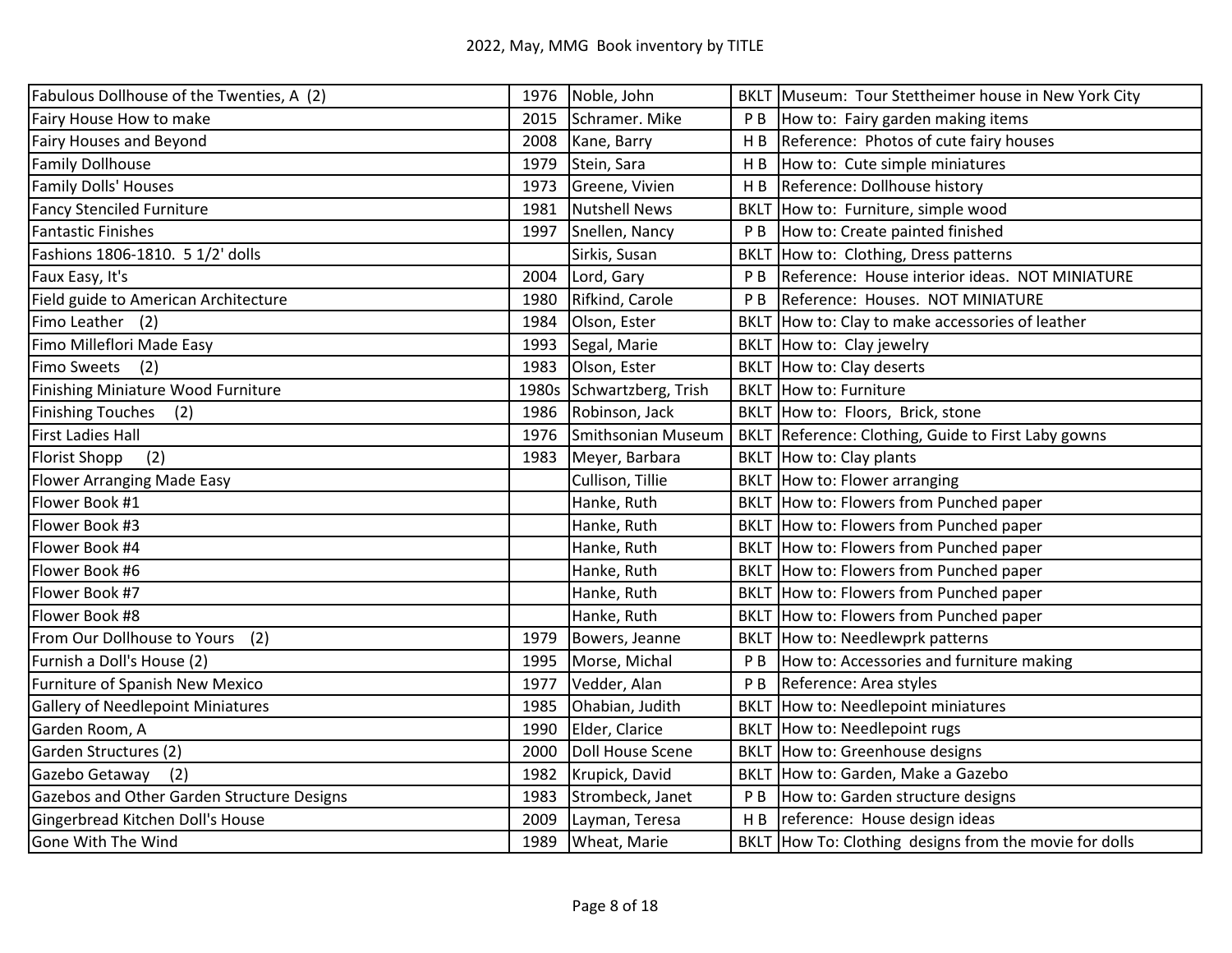| Grandmother's Adobe Dollhouse                        | 1984 | Smith, Mary               |                | P B   Fiction: Story about making a dollhouse           |
|------------------------------------------------------|------|---------------------------|----------------|---------------------------------------------------------|
| Granny's Kitchen                                     | 1983 | Swanson, Joann            |                | BKLT How to: Kitchen accessories                        |
| Half Inch Bassinet                                   |      | Ruff, Anne D              |                | BKLT How to: Furniture, half scale bassinet             |
| Half Inch Scale Furniture, Vol. 8                    | 1981 | Dorset, James             |                | BKLT How to: Furniture, Patterns for many 1/2 scale     |
| Hats, Etc. Vol #1                                    |      | Smith, Barbara            |                | BKLT How to: Clothing Patterns for hats                 |
| Hats, Etc. Vol #2                                    |      | Smith, Barbara            |                | BKLT How to: Clothing Patterns for hats                 |
| Hats, Etc. Vol #3                                    |      | Smith, Barbara            |                | BKLT How to: Clothing Patterns for hahts                |
| Heartford, The                                       | 1976 | Deiber, Jacqueline        |                | BKLT How to: Dollhouse plans                            |
| <b>Hearth and Home Flor Coverings</b>                | 1983 | Brown, Maggie             |                | BKLT How to: Rugs, braided rugs                         |
| <b>Hearts N Flowers Bedroom</b>                      |      | Kooler Design             |                | BKLT How to: Needlework furniture                       |
| Heritage of Early American Houses                    | 1969 | Dury, Jojn                |                | H B Reference: Photos of 65 pre 1850 houses             |
| History of Dolls' Houses, A (2)                      | 1965 | Jacobs, Flora             | H <sub>B</sub> | Reference: Historical dollhouses                        |
| Hobby & Craft Guide to Air Brushing                  |      | Badger                    |                | BKLT How to: Air Brush                                  |
| Holiday Domes. Vol 2 (2)                             | 1983 | Maselli, Ann              |                | BKLT How to: Make scenes under glass domes              |
| Homemade Meals<br>(2)                                | 1983 | Meyer, Barbara            |                | BKLT How to: Clay food                                  |
| House Book, The                                      | 1974 | Conran, Terrence          |                | P B Reference: Interiors. NOT MINIATURE                 |
| <b>Household Tools and Tasks</b>                     | 1979 | Smith, Elmer              |                | BKLT Reference: Photos of housework items               |
| Houseworks Dollhouse Plan Book (2)                   | 1981 | Close, Garth              |                | BKLT How to: Dollhouse plans                            |
| (2)<br>Houseworks Les Shoppes                        | 1983 | Close, Garth              |                | BKLT How to: Dollhouse plans                            |
| Houseworks Miniature Furniture Workbook (2)          | 1996 | <b>Shenandoah Designs</b> |                | BKLT How to: Furniture from Houseworks parts            |
| <b>Houseworks Townsend Towers</b>                    | 1983 | Close, Garth              |                | BKLT How to: Dollhouse plans                            |
| Houseworks Tuxedo Place                              | 1983 | Close, Garth              |                | BKLT How to: Dollhouse plans                            |
| How to Build & Furnish A Dollhouse for \$100 or Les  | 1983 | Maidment, Patricia        | P B            | How to: Build an inexpensive dollhouse                  |
| How to Build Dollhouses & Furniture                  |      | Brann, Donald             |                | P B How to: Dollhouse & Furniture building              |
| How to Build Your Own Fine Doll Houses & Furnishings | 1979 | Hodges, Lewis             | P <sub>B</sub> | How to: Build houses in several scales. Good photos     |
| How to Create Your Own Painted Lady                  | 1989 | Pomada, Elizabeth         | P B            | Reference: House drawings. NOT MINIATURE                |
| How to Light a Doll House<br>(2)                     | 1975 | Dickey, Jean              |                | BKLT How to: Electrify a dollhouse                      |
| How to Make Clay Characters                          | 1997 | Carlson, Maureen          | PB             | How to: Clay doll making                                |
| How to Make Flowering Plants                         | 2006 | Carter, Michele           |                | BKLT How to: Flowers from formed paper                  |
| How to Make Flowers 1.0                              | 2005 | Carter, Michele           |                | BKLT How to: Flowers from formed paper                  |
| (2)<br>How to Make Miniature Furniture               | 1988 | Davenport, John           |                | H B How to: Tips on woodworking for furniture           |
| How to Make Shaker Furnishings                       | 1976 | Midkiff, Pat              |                | BKLT How to: Furniture patterns                         |
| How to Make Your Dollhouse Special                   | 2000 | Armtrong, Beryl           | P B            | How to: Ideas for various decorating                    |
| How to Paint Miniatures                              | 1994 | Huges, Robert             |                | $H B$  How to: Painting instructions with various media |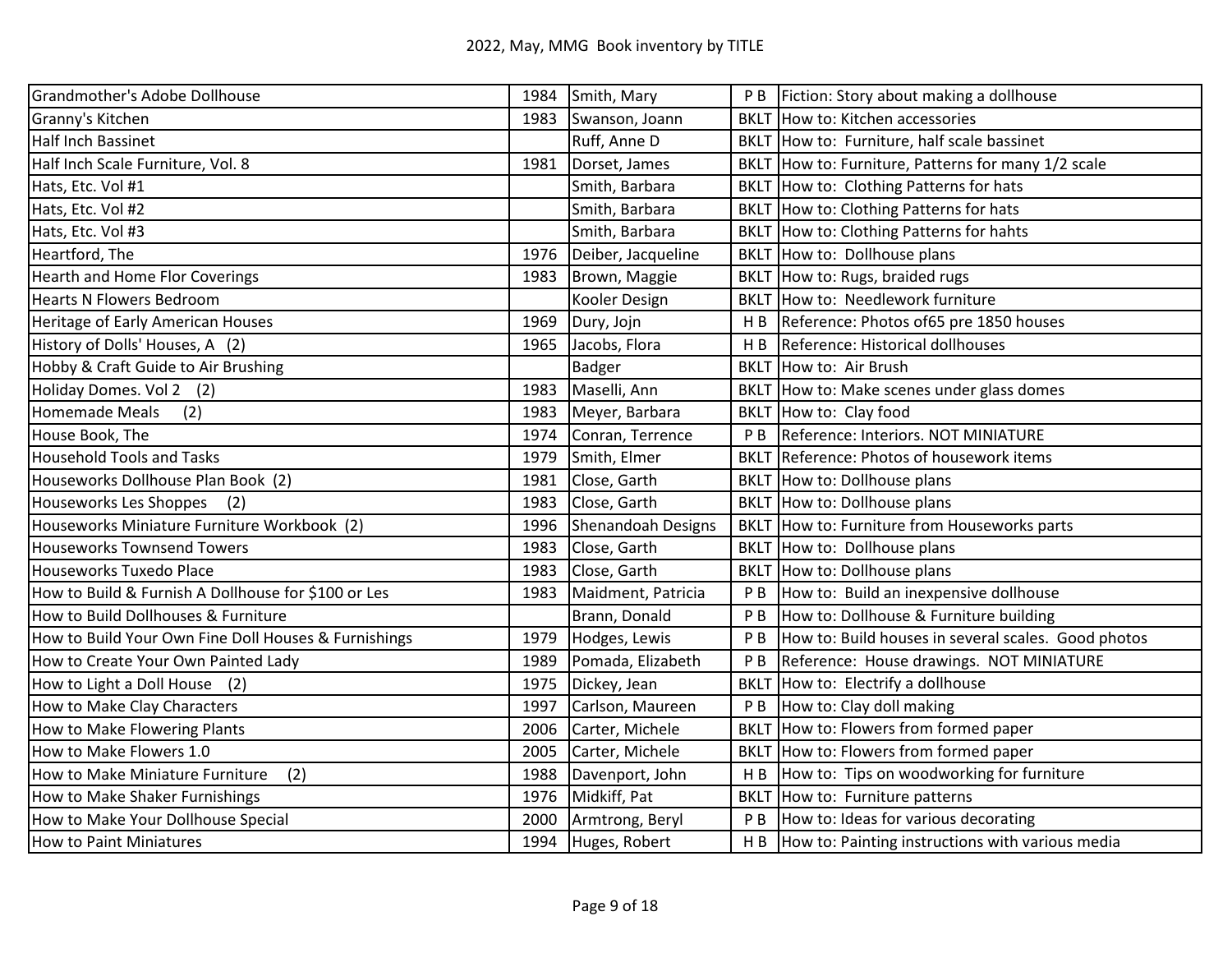| How to Wire a Dollhouse (2)                           | 1997 | Cir-Kit               |                | BKLT How to: Electrify a dollhouse                 |
|-------------------------------------------------------|------|-----------------------|----------------|----------------------------------------------------|
| Illustrated Mission Furniture Catalog, 1912-1913      | 1991 | Linoff, Victor        | P B            | Reference: Furniture. NOT MINIATURE                |
| In the Craftsman Style                                | 2001 | Fine Woodworking      | P B            | Reference: Furniture plans. NOT MINIATURE          |
| Incredible Fimo, That                                 |      | Olson, Ester          |                | BKLT How to: Clay projects                         |
| Inside the world of Miniatures & Dollhouses (2)       | 1976 | Rosner & Beckeman     | H <sub>B</sub> | How to: Dollhouses, creating and collecting        |
| Interior Design in Miniature, Brooke Tucker (2)       | 1996 | Smith, Anne Day       | H B            | Museum: Tour Brooke Tucker collection              |
| Interior Finishing Techniques                         |      | Kirkewood, Janet      | <b>BKLT</b>    | How to: Tips on finishing room interiors           |
| International Dollhouses & Accessories 1880s to 1980s | 2003 | Zillner, Dian         |                | H B Reference: Houses and Accessories              |
| International Dolls House Book, The                   | 1977 | King, S.              | P B            | How to: House patterns                             |
| Iron on Transfers for Miniatures (2)                  | 1978 | Merrell, Nancy        |                | BKLT How to: Instructions and iron on transfers    |
| Jackie's Kitchen, Vol #1 (2)                          | 1977 | Deiber, Jacqueline    |                | BKLT How to: Furniture Plans for kitchen           |
| Jackie's Kitchen, Vol #2 (2)                          | 1978 | Deiber, Jacqueline    |                | BKLT How to: Furniture Plans for kitchen           |
| Judee's Beds (2)                                      | 1985 | Williamson, Judee     |                | BKLT How to: Furniture, canopy beds                |
| Kimberly House Landscaping Ideas, Vol 1 (2)           | 1990 | Waldron, Dennis       |                | BKLT How to: Landscaping instructions              |
| Kimberly House, Not Just a Catalog                    | 1991 | <b>Kimberly House</b> |                | BKLT How To: Landscaping materials                 |
| Kit renderings                                        | 1996 | Benson, Ron           | P <sub>B</sub> | How to: Furniture from kits                        |
| <b>Kit Renderings</b>                                 | 1993 | Benson, Ron           |                | BKLT How to: Furniture kit bashing                 |
| <b>Kitchen Cabinets</b>                               |      | Dorsett, M            |                | <b>BKLT</b> How to: Kitchen cabinets               |
| La Casa Espana                                        | 1979 | lozzo, Richard        |                | BKLT How to: Dollhouse, Mediterranean plans        |
| Lace For Dolls & Dolls' Houses                        | 1997 | Collier, Ann          | P B            | How to: 45 patterns for bobbin and needlelace      |
| Landscape your Dollhouse                              | 1979 | Green, Virginia       |                | BKLT How to: Landscaping techniques                |
| Lattice and how to Build it                           | 1992 | Krupick, David        |                | BKLT How to: Garden Lattice projects               |
| Left Handed Needlepoint                               | 1972 | Hurlburt, Regina      | P B            | How to: needlepoint tapestries                     |
| Legoland Dukkesamlingen                               | 1995 | Legoland              |                | BKLT Museum: Tour of Legoland Miniatures in Gemany |
| Lets Make Doll Firniture                              | 1962 | Mercer, Eileen        | H <sub>B</sub> | How to: Furniture, instructions on making          |
| Little by Little, Quilts in Mniature                  | 1988 | Hickey, Mary          |                | <b>BKLT</b> How to: Needlework quilts              |
| Little Critters from Polymer Clay                     | 1997 | Hefferton, Amberley   | <b>BKLT</b>    | How to: Clay figures                               |
| Look Alikes Jr.                                       | 1999 | Steiner, Joan         | H B            | Fiction: Puzzlers to stimulate creativity          |
| Luck O' the Irish, The (2)                            | 1983 | Kelly, Jean           | <b>BKLT</b>    | How to: Irish cottage with thatched roof           |
| Magnificent Miniatures (2)                            | 2008 | Mulvany & Rogers      | H B            | Museum: Tour of several Mulvany & Rogers houses    |
| Make and Clothe Your Own Dollhouse Dolls (2)          | 1993 | Bedington, Ellen      | H <sub>B</sub> | How to: Molds, modeling, making Victorian clothing |
| Make and Furnish Your Own Miniature Rooms (2)         | 1976 | O'Brien, Marian       | H <sub>B</sub> | How to: Room box and house construction            |
| Make Your Own Dollhouses & Dollhouse Miniatures (2)   | 1975 | O'Brien, Marian       | H <sub>B</sub> | How to: Dolhouses and furnishings                  |
| Make Your Own Dolls' House (2)                        | 1976 | Cole, Christopher     |                | H B  How to: Making Doll Houses                    |
|                                                       |      |                       |                |                                                    |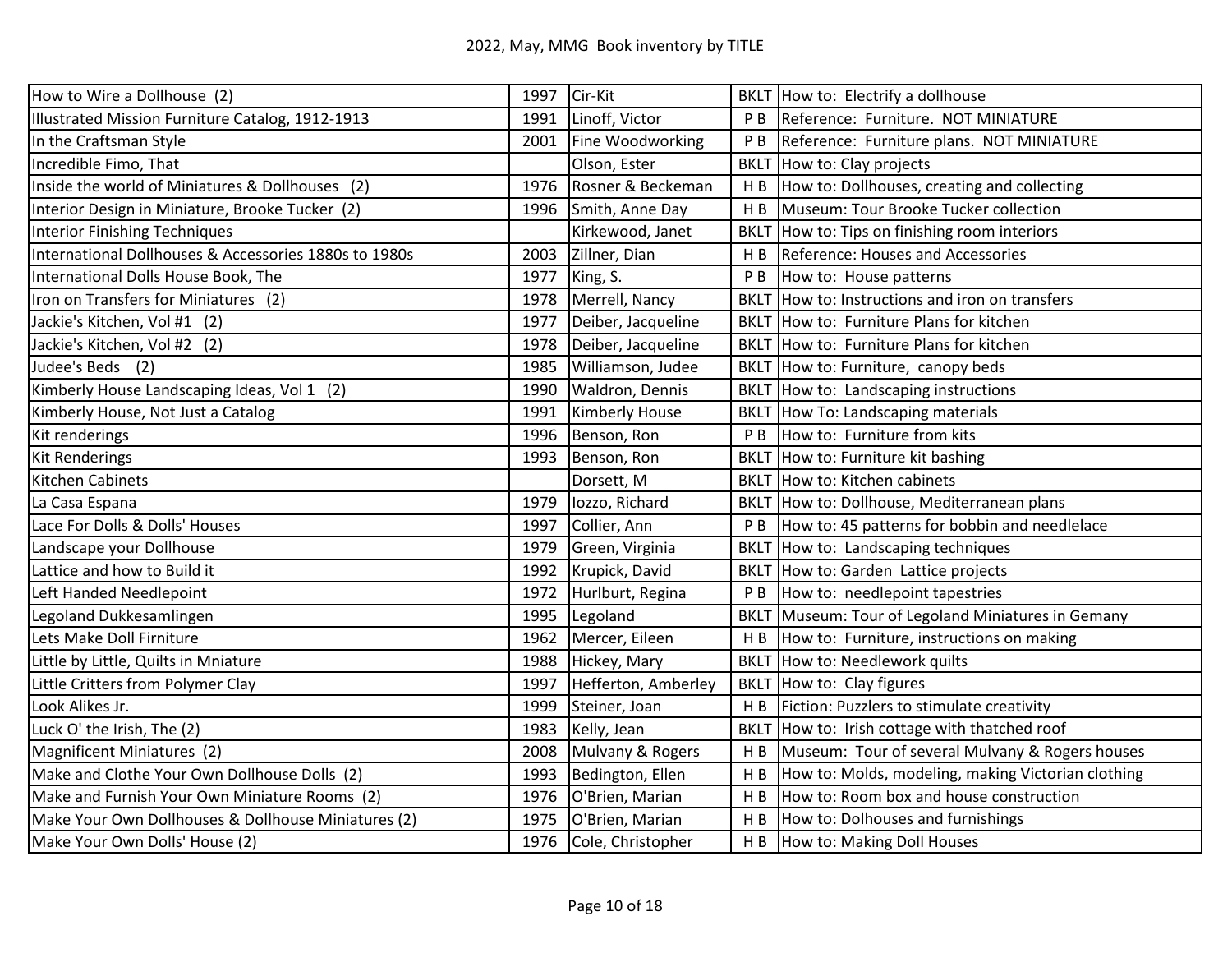| 1995 |                      | P <sub>B</sub>                                                                                                                                                                                                                                                                 | How to: Make furniture                               |
|------|----------------------|--------------------------------------------------------------------------------------------------------------------------------------------------------------------------------------------------------------------------------------------------------------------------------|------------------------------------------------------|
| 2004 |                      | <b>BKLT</b>                                                                                                                                                                                                                                                                    | How to: Christmas tree and decorations               |
| 1998 |                      | P <sub>B</sub>                                                                                                                                                                                                                                                                 | How to: Patterns and tips for 1/12 dolls             |
| 2000 |                      | P <sub>B</sub>                                                                                                                                                                                                                                                                 | How to: Clay doll making                             |
| 1986 |                      | P <sub>B</sub>                                                                                                                                                                                                                                                                 | Reference: Furniture plans. NOT MINIATURE            |
| 1971 | Shea, John           | P <sub>B</sub>                                                                                                                                                                                                                                                                 | Reference: Furniture plans. NOT MINIATURE            |
| 1999 | Nickolls, Brian      | P <sub>B</sub>                                                                                                                                                                                                                                                                 | How to: House patterns                               |
| 1977 | Roth, Charlene       | P <sub>B</sub>                                                                                                                                                                                                                                                                 | How to: Child's toys                                 |
| 1990 |                      | P B                                                                                                                                                                                                                                                                            | How to: Use of kits for houses and displays          |
| 1991 |                      | P <sub>B</sub>                                                                                                                                                                                                                                                                 | How to: Ideas for found objects to incorporate       |
| 1994 | Lodder, Carol        | P <sub>B</sub>                                                                                                                                                                                                                                                                 | How to: Furniture patterns                           |
| 1997 | Heaser, Sue          | H B                                                                                                                                                                                                                                                                            | How to: Clay techniques                              |
| 1991 | Nickolls, Brian      | H <sub>B</sub>                                                                                                                                                                                                                                                                 | How to: Several styles of houses                     |
| 1994 | Lodder, Carol        | H <sub>B</sub>                                                                                                                                                                                                                                                                 | How to: Illustrations and patterns for furnishings   |
| 1992 |                      | P B                                                                                                                                                                                                                                                                            | How to: Dollhouse making                             |
| 1999 |                      | P <sub>B</sub>                                                                                                                                                                                                                                                                 | How to: Projects for all abilities                   |
| 1998 | Quast, Barbara       | H B                                                                                                                                                                                                                                                                            | How to: Working with clay                            |
| 2001 | Scarr, Angie         | P <sub>B</sub>                                                                                                                                                                                                                                                                 | How to: Clay, making food from Polymer clay          |
| 1988 | Davenport, John      | P <sub>B</sub>                                                                                                                                                                                                                                                                 | How to: Furniture making                             |
| 1999 |                      | P B                                                                                                                                                                                                                                                                            | How to: Gardens, A variety                           |
| 2000 |                      | P <sub>B</sub>                                                                                                                                                                                                                                                                 | How to: Clay house making                            |
| 2000 | Kaliski, Mary        | <b>BKLT</b>                                                                                                                                                                                                                                                                    | How to: Clay                                         |
| 2003 | Berridge, Christiane | P B                                                                                                                                                                                                                                                                            | How to: Projects for all rooms                       |
| 1996 |                      | P B                                                                                                                                                                                                                                                                            | How to: Excellent on creating quality accessories    |
| 1992 |                      | P B                                                                                                                                                                                                                                                                            | How to: Furniture patterns                           |
| 1997 |                      | P <sub>B</sub>                                                                                                                                                                                                                                                                 | How to: Patterns, clothing, accessories              |
| 1990 | Rowbottom, Derek     | P B                                                                                                                                                                                                                                                                            | How to: Tudor style homes                            |
| 1993 | Spalding, Graham     | P <sub>B</sub>                                                                                                                                                                                                                                                                 | How to: Patterns on making furniture                 |
| 2003 | Story, Janet         | P <sub>B</sub>                                                                                                                                                                                                                                                                 | How to: Basic furniture in many styles               |
| 1997 | O'Meara, Bets        | H B                                                                                                                                                                                                                                                                            | Museum: Tour of personal collection                  |
| 1978 | Wilckens, Leonie     | HB                                                                                                                                                                                                                                                                             | Reference: General dollhouse history                 |
|      |                      | <b>BKLT</b>                                                                                                                                                                                                                                                                    | Reference: Catalog of VHS tapes available            |
| 1999 | Forder, Nick         | H <sub>B</sub>                                                                                                                                                                                                                                                                 | Reference: 3 book set: Dolls, Accessories, Furniture |
| 2008 |                      | P B                                                                                                                                                                                                                                                                            | Fiction: Murder mystery                              |
|      |                      | Harper, Maurice<br>Allin, Wendy<br>Atkinson, Sue<br>Frey, Sherian<br>Stickley, Gustav<br>Schleicher, Robert<br>King, Patricia<br>Rowbottom, Derek<br>Dodge, Venus<br>Gray, Freida<br>Ritchey, Gail<br>Burhan, Andrea<br>Rowbottom, Derek<br>Bullock, Angela<br>Grace, Margaret |                                                      |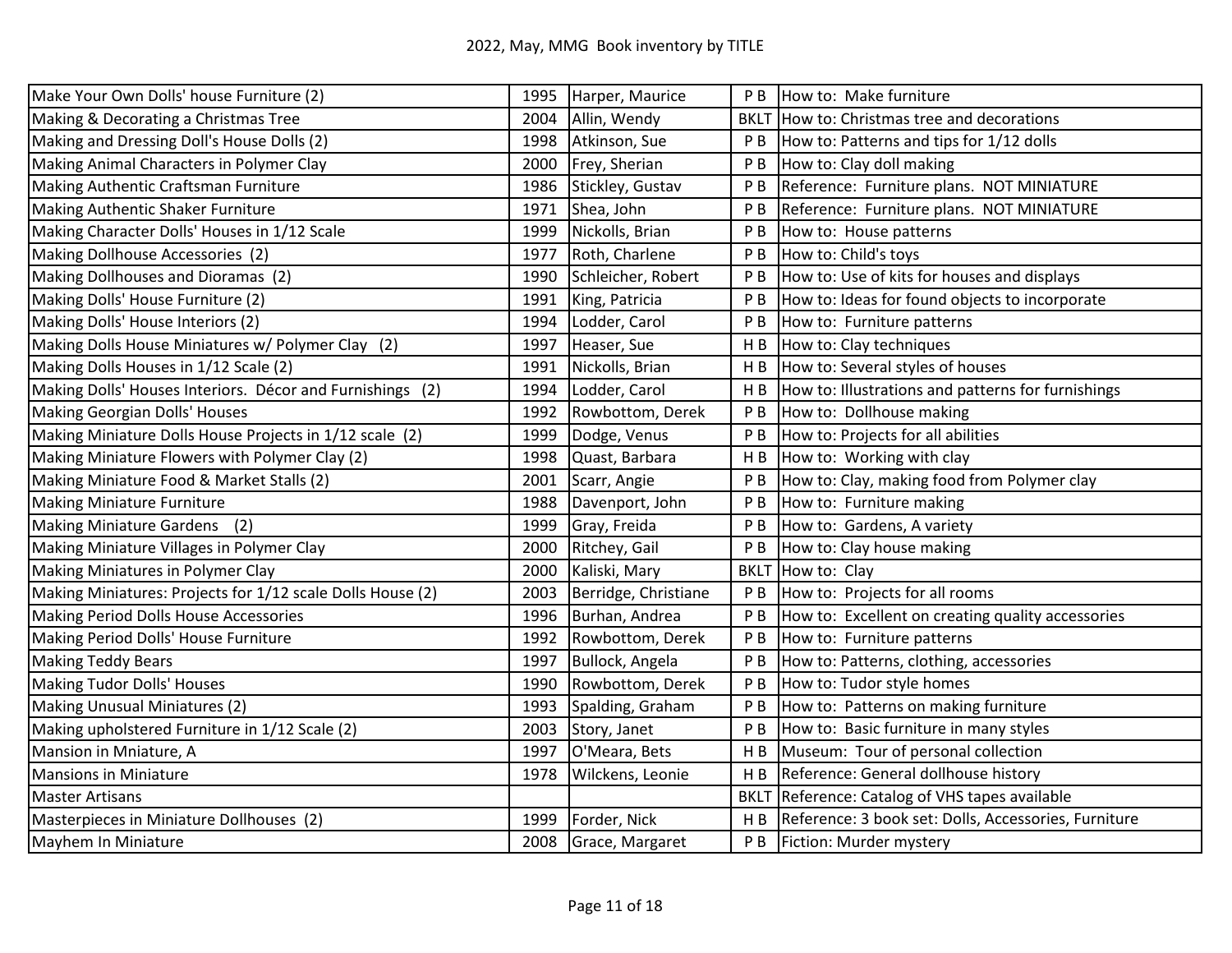| McCall's Big Book of Dollhouses & Miniatures (2) |      | 1983   McCall's Magazine  | P <sub>B</sub> | How to: Patterns for houses, furniture, accessories |
|--------------------------------------------------|------|---------------------------|----------------|-----------------------------------------------------|
| <b>Medeival and Tudor Needlecraft</b>            | 2002 | Whitehead, Sandra         | P <sub>B</sub> | How to: Making Tudor tapestries                     |
| Mediterranean Vernacular                         | 1991 | Rizzoli                   | HB             | Reference: House Styles. NOT MINIATURE              |
| Metro Mini Makers Helpful Hints                  |      |                           |                | BKLT How to: Tricks of the miniature trade          |
| Metropolitan Museum Miniatures, LB               | 1952 | Book of the Month         |                | BKLT Reference: Pieter Bruegel paintings            |
| Metropolitan Museum Miniatures, LI               | 1952 | Book of the Month         |                | BKLT Reference: French Impressionists paintings     |
| Metropolitan Museum Miniatures, LR               | 1952 | <b>Book of the Month</b>  |                | <b>BKLT</b> Reference: Rembrandts paintings         |
| Metropolitan Museum Miniatures, LS               | 1952 | <b>Book of the Month</b>  |                | <b>BKLT</b> Reference: Spanish Paintings            |
| Metropolitan Museum Miniatures, LW               | 1952 | Book of the Month         |                | <b>BKLT</b> Reference: American water colorists     |
| Metropolitan Museum Miniatures, LX               | 1952 | Book of the Month         |                | <b>BKLT</b> Reference: Chrsitmas story paintings    |
| Metropolitan Museum od Art. Miniatures 8 Volumes | 1951 | <b>Book of the Month</b>  | P <sub>B</sub> | Reference: Artwork                                  |
| Meyer's Bread Dough Menagerie                    | 1985 | Meyer, Barbara            |                | BKLT How to: Clay items                             |
| Midwest Miniature Guild                          | 1994 |                           |                | BKLT How to: Rug and flooring patterns              |
| Millie August Loves Wallpaper                    | 1979 | Nastopoulos, Betty        |                | BKLT How to: Make cute prnted accessories           |
| Millie August's Own Wicker (2)                   | 1980 | Fouts, Carol              |                | BKLT How to: Furniture cute wicker                  |
| Millie's Beautiful Beds                          | 1980 | Nye. Lavonne              |                | BKLT How to: Bedding fabric                         |
| Millie's Favorite Lamps                          | 1980 | Nastopoulos, Betty        | <b>BKLT</b>    | How to: Lighting, cute table lamps                  |
| Millie's Needlepoint Rugs                        | 1981 | Cosgrove, Barbara         |                | BKLT How to: Needlepoint rugs                       |
| <b>Millinery Magic</b>                           | 1983 | Smith, Barbara            |                | BKLT How to: Clothing, cute hats                    |
| Mini Dressings for Mini Rooms, Vol 1             | 1976 | Stephens, Jackie          |                | BKLT How to: Fabrics for bedroom                    |
| Mini Dressings for Mini Rooms, Vol 2 (2)         | 1977 | Stephens, Jackie          |                | BKLT How to: Furniture making                       |
| Mini Graphics, catalog3                          |      |                           |                | BKLT Reference: Match color and fabrics for rooms   |
| Mini Hatters Manual                              | 1980 | Russell, Alice            |                | BKLT How to: Clothing, women's hats                 |
| Mini Knits For the 1/12 Scale Dolls' House       | 2005 | Spratley, Linda           | P <sub>B</sub> | How to: Knitting patterns and projects              |
| Mini Marionettes and Petite Puppets              |      | Zinn, Alice               |                | BKLT How to: Puppets and theater                    |
| Mini Stitch Gallery                              | 1981 | Grigg, June               |                | BKLT How to: Needlework artwork                     |
| Mini Treasures (2)                               | 1976 | Borgeson, Betty           | <b>BKLT</b>    | How to: Accessories for every room                  |
| Miniature Antique Furniture<br>(2)               | 1972 | Schiffer, Herbert         | H B            | Reference: Furniture from 1840 to 1880              |
| <b>Miniature Art Prints</b>                      | 1978 | <b>Craft Publications</b> |                | BKLT Reference: Artwork to print and frame          |
| Miniature Art PRints, vol 2<br>(2)               |      | <b>Craft Publications</b> |                | BKLT Reference: Artwork to print and frame          |
| Miniature Bobbin Lace                            | 1998 | Snowden, Roz              | P <sub>B</sub> | How to: Make lace miniature items                   |
| Miniature Costumier, The (2)                     | 2004 | Hall, Catriona            | P <sub>B</sub> | How to: Patterns for removable clothing             |
| Miniature Crochet Projects in 1/12 scale         | 2003 | Walters, Roz              | P <sub>B</sub> | How to: Crochet projects                            |
| Miniature Crocheting & Kniting 4 Dollhouses      | 1981 | Drysdale, Rosemary        | P B            | How to: Fabriccs, Scan Designs & needlework         |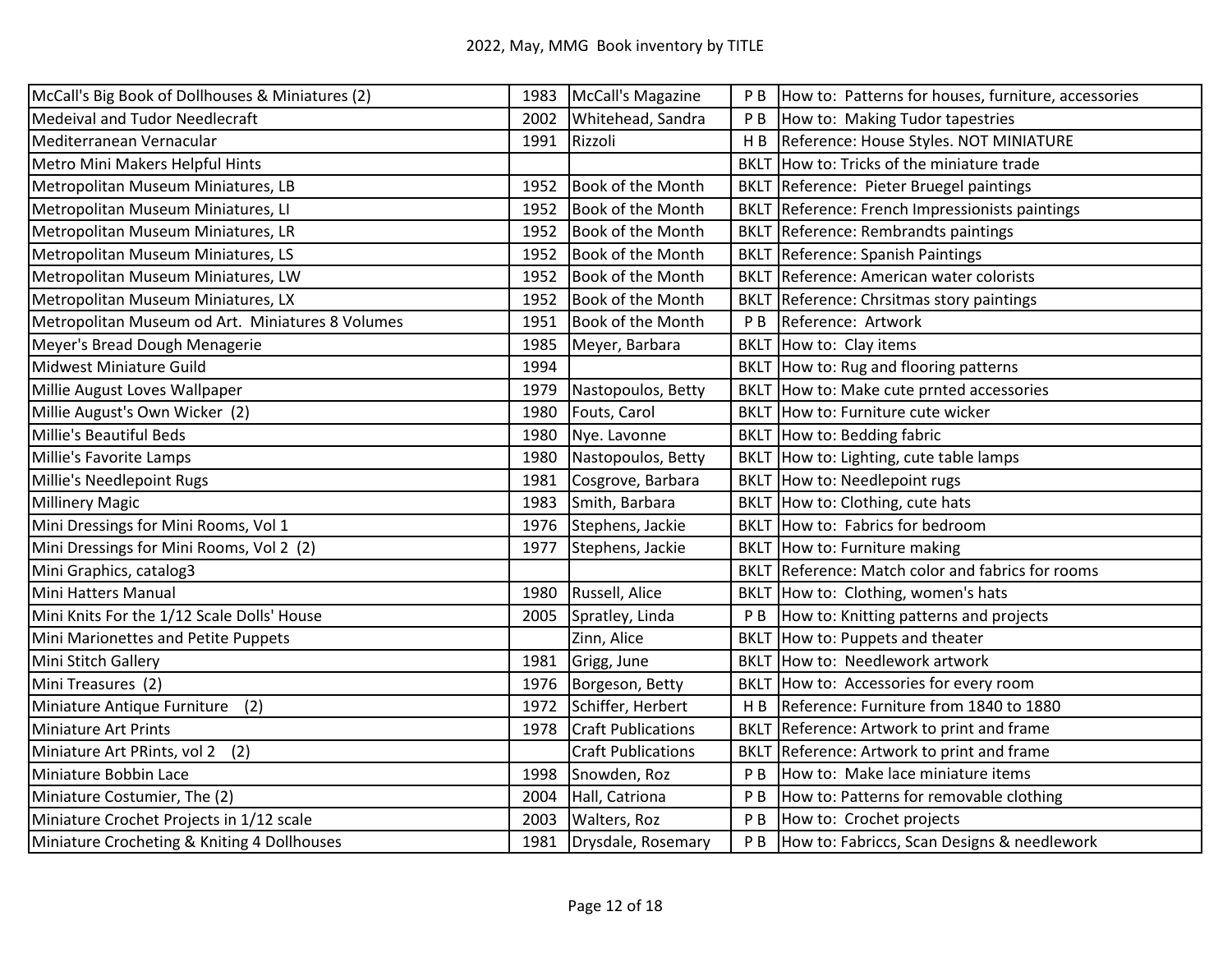| Miniature Crocheting & Knitting 4 Dollhouses (2)       | 1981 | Drysdale, Rosemary       |                | BKLT How to: Fabrics for every room                     |
|--------------------------------------------------------|------|--------------------------|----------------|---------------------------------------------------------|
| Miniature Doll Houses and How to Build Them            | 1992 | Krupick, David           |                | <b>BKLT</b> How to: Dollhouses                          |
| Miniature Dolls' Houses in 1/24 scale                  | 1999 | Rowbottom, Derek         | H B            | How to: 1/24 half scale houses and furniture            |
| Miniature Embroidered Patchwork Projects in 1/12 scale | 2003 | Major, Margaret          | P <sub>B</sub> | How to: Patchwork items for dollhouses                  |
| Miniature Embroidery for the 20th Century Dolls' House |      | Warner, Pamela           | P B            | How to: 1/12 scale embroidery patterns                  |
| Miniature Embroidery for Tudor & Stuart Dolls' House   | 2001 | Warner, Pamela           | P <sub>B</sub> | How to: Fabric and embroidery for Tudor & Stuart        |
| Miniature Embroidery for Victorian Dolls House (2)     | 1998 | Warner, Pamela           | P <sub>B</sub> | How to: Fabric and embroidery for Victorian             |
| Miniature Fashions, Vol 1                              | 1982 | Dahl, Beverly            |                | BKLT How to: Clothing for dolls                         |
| (2)<br>Miniature Fashions, Vol 2                       | 1983 | Dahl, Beverly            |                | BKLT How to: Clothing for dolls                         |
| Miniature Fashions, Vol 3 (2)                          | 1984 | Dahl, Beverly            |                | BKLT How to: Clothing for dolls                         |
| Miniature Flower Arrangements and plantings            | 1963 | Wilson, Lois             | H <sub>B</sub> | How to: Flower arranging                                |
| Miniature Food Masterpieces                            | 2009 | Searr, Angie             | P B            | How to: Clay, Introduction for making mini food         |
| Miniature Furniture & Room Settings                    | 1983 | Beals, Judy              |                | BKLT How to: Furniture and room boxes. Nice book        |
| Miniature Furniture Workbook<br>(2)                    | 1996 | Houseworks               |                | BKLT How to: Furniture with Houseworks parts            |
| Miniature Greenhouse                                   | 1976 | <b>Pattern Makers</b>    |                | BKLT How to: Greenhouse pattern                         |
| Miniature Heirlooms                                    | 1980 | Sobers, Kay              |                | BKLT How to: Needlework rugs                            |
| Miniature House Plants (2)                             | 1979 | Hanke, Ruth              |                | BKLT How to: Plants from florist tape                   |
| Miniature House, The<br>(2)                            | 1990 | Eaton, Faith             |                | H B Reference: Finest dollhouses around the world       |
| Miniature Iron on Transfer Patterns (2)                | 1979 | Fontana, Frank           |                | BKLT Reference: Fabric designs and patterns             |
| Miniature Landscaping, How to book (2)                 |      | Stephenson, Carolyn      |                | BKLT How to: Landscaping                                |
| Miniature Macrame (2)                                  | 1981 | Ames, Marjorie           |                | BKLT How to: Macrame, 36 projects of                    |
| <b>Miniature Medey</b>                                 | 1993 | Quilts, Elizabeth        |                | BKLT How to: Quilting instructions and patterns         |
| Miniature Needlepoint Carpets                          | 1999 | Granger, Janet           |                | P B  How to: 25 carpet designs for various skill levels |
| Miniature Needlepoint Rugs (2)                         | 1976 | McBaine, Susan           |                | BKLT How to: Needlepoint rug patterns                   |
| Miniature Quilled Flowers<br>(2)                       | 1976 | Christy, Betty           |                | BKLT How to: Quilling flowers                           |
| <b>Miniature Room Settings</b><br>(2)                  | 1978 | Ruthberg, Helen          | H B            | How to: Room box construction                           |
| Miniature Rooms. Thorne Rooms at AIC                   | 1939 | Art Institute of Chicago |                | BKLT Museum: Tour of the Thornes rooms in Chicago       |
| Miniature Rooms: The Thorne Rooms at AIC<br>(2)        | 1983 | Art Institute Chicago    |                | H B Museum: Thorne rooms in Chicago                     |
| Miniature Samplers for Cross Stitch                    | 1986 | Christopher, barbara     |                | BKLT How to: Needlework Patterns for mini cross stitch  |
| Miniature Window Treatments Vol 1 (2)                  | 1979 | Nye. Lavonne             |                | BKLT How to: Drapery patterns                           |
| Miniature window Treatments Vol 2<br>(2)               | 1979 | Nye. Lavonne             |                | BKLT How to: Drapery patterns                           |
| Miniature Window Treatments Vol 3                      | 1979 | Nye. Lavonne             |                | BKLT How to: Drapery patterns                           |
| Miniature Window Treatments Vol 4<br>(2)               | 1979 | Nye. Lavonne             |                | BKLT How to: Drapery patterns                           |
| Miniature Wiring for Dollhouses and Rooms              | 1976 | Leonard, Ed              |                | BKLT How to: Electrify a dollhouse                      |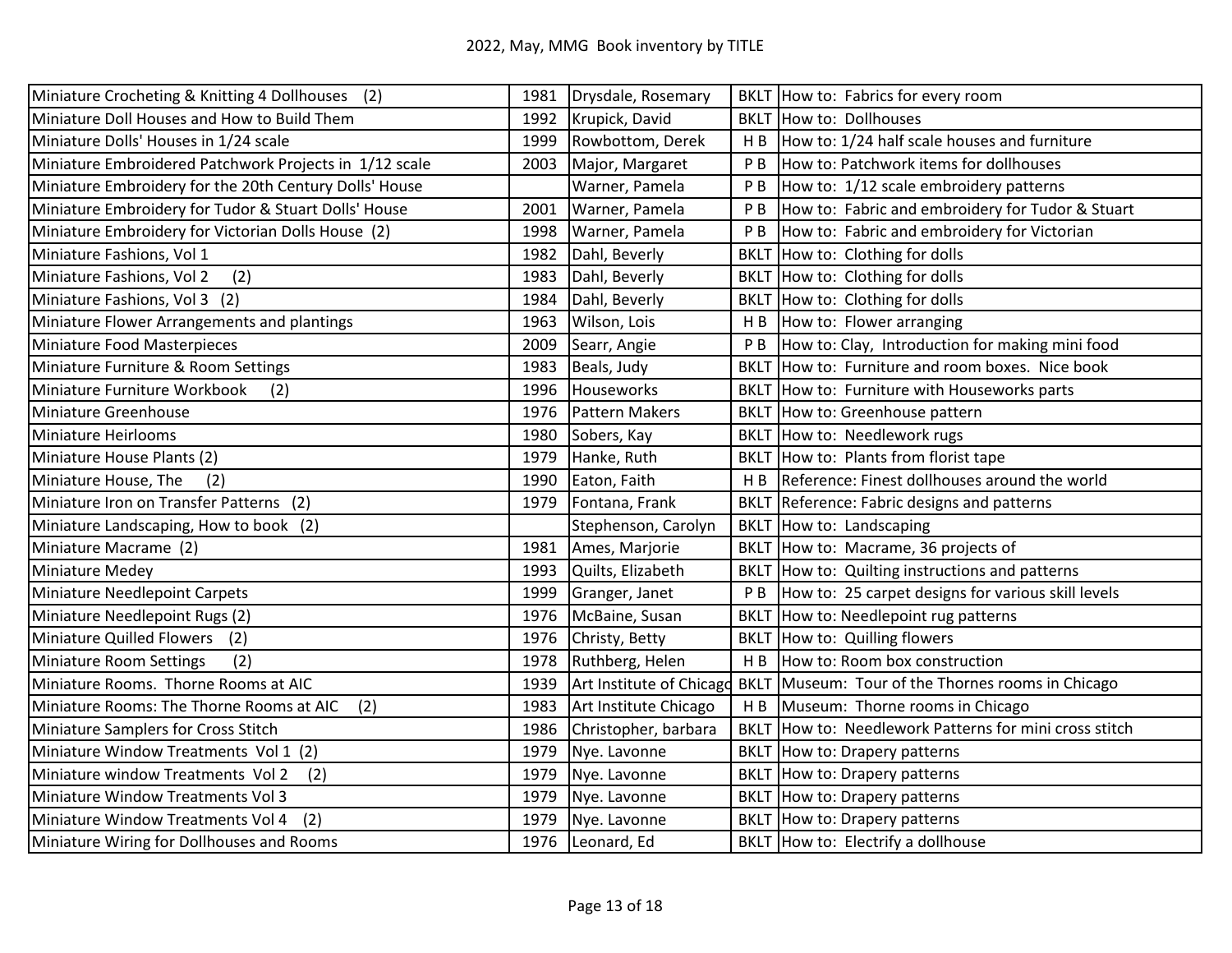| Miniature Worlds in 1/12 Scale (2)                           | 1998 | Penny, Susan         |                | P B  How to: Using unusual containers                 |
|--------------------------------------------------------------|------|----------------------|----------------|-------------------------------------------------------|
| Miniatures (2)                                               | 1983 | Smithsonian          | H <sub>B</sub> | Museum: Cooper Hewitt Museum                          |
| Miniatures Catalog                                           | 1995 | <b>Nutshell News</b> |                | P B   Reference: Catalog of items                     |
| Miniatures Dictionary & Guide                                | 1987 | Foskett, Daphne      | H B            | Reference: Miniature PAINTINGS only                   |
| Miniatures From Baubles, Bangles, #5 (2)                     | 1997 | Futvoye, Jeri        |                | BKLT How to: Make accessories out of jewelry parts    |
| <b>Miniatures from Findings</b>                              | 1980 | McNeely, Peg         |                | BKLT How to: Make accessories out of jewelry parts    |
| Miniatures: How to make them, Use Them, Sell Them (2)        | 1976 | Mearas, Phyllis      | P B            | How to: Patterns for everything                       |
| Miniaturist's Workbench (2)                                  | 1982 | Newman, Jim          | <b>BKLT</b>    | How to: Construction tips                             |
| <b>Mission Furniture Patterns</b>                            | 1996 | Wescott, Peter       |                | BKLT How to: Furniture patterns for Mission furniture |
| <b>Mixed Media Dollhoues</b>                                 | 2010 | Oliveau, Tally       | P B            | Reference: House patterns and ideas                   |
| Modern Dolls' House, The                                     | 2004 | Nisbett, Jean        | P B            | How to: Home décor 1900 to today                      |
| Modern Living Room How To Project                            |      | Williamson, Judee    | <b>BKLT</b>    | How to: Paterns for modern furniture                  |
| More Miniature Oriental Rugs & Carpets (2)                   | 2000 | McNaughton, Meik     |                | P B  How to: Rugs, patterns for miniature rugs        |
| More Miniature Sweater Designs, #3                           | 1996 | Lampen, Betty        | <b>BKLT</b>    | How to: Clothing, Sweater patterns                    |
| Mott Miniature Collection (2)                                | 1979 | DeMoss, Virginia     |                | BKLT Museum: Motts museum at Knott's Berry Farm       |
| Mott Miniature Workshop Manual #1, The<br>(2)                | 1978 | Mott, Barbara        | P B            | How to: Plans for furniture & accessories             |
| Mott's Miniature Collection (2)                              | 1998 | Superior Galleries   | P B            | Reference: Auction catalog of Mott's collection       |
| Murder in Miniature                                          | 2008 | Grace, Margaret      | P B            | Fiction: Murder mystery                               |
| Museum of Miniatures                                         | 1994 | Kaye, Carole         | P B            | Museum: Carole & Barry Kay Museum                     |
| (2)<br>N.A.M.E. Invites You Into Our Miniature World         | 1984 | Dettling, Marie      |                | H B Reference: General photos of projects             |
| Needlepoint in Miniature                                     | 1979 | Kurten, Nancy        | H B            | How to: Needlework                                    |
| Needlework Designs for Miniature Projects (2)                | 1984 | Folk, Eileen         | <b>BKLT</b>    | How to: Needlework, Cross Stitch patterns             |
| Needlework in Miniature                                      | 1979 | Merrill, Virginia    | P B            | How to: Needlework                                    |
| <b>Needlework Miniatures</b>                                 | 1979 | Leisure Arts         |                | BKLT How to: Needlework patterns                      |
| New Dolls' House Do it Yourself Book, 1/12 & 1/16 scales (2) | 1993 | Dodge, Venus         | H B            | How to: Instructions for building 3 story townhouse   |
| Nursery in Miniature<br>(2)                                  | 1979 | Deiber, Jacqueline   |                | BKLT How to: Furniture and fabrics for nursery        |
| Old House Measured and Scaled Detail Drawings                | 1983 | Radford, William     | P B            | Reference: Construction Drawings NOT MINIATURE        |
| Old Houses                                                   | 1991 | Gross, Steve         | P <sub>B</sub> | reference: House ideas. NOT MINIATURE                 |
| One Inch Scale Doll Making                                   | 2002 | Sisson, Laurie       | <b>BKLT</b>    | How to: Clothing, 1" scale dolls                      |
| Open House                                                   | 1999 | lerley, Merrit       | H B            | Reference: Various period homes. NOT MINIATURE        |
| Open Sesame                                                  |      | Zinn, Alice          | <b>BKLT</b>    | How to: Paterns for making things that open & close   |
| <b>Oriental Carpets in Miniature</b>                         | 1994 | Cooper, Frank        | P <sub>B</sub> | How to: Designs for Needlepoint                       |
| <b>Oriental Miniature Carpets</b>                            | 1978 | Tufts, Betty         | <b>BKLT</b>    | How to: Rug pattern                                   |
| Oriental Ornaments                                           |      | Zinn, Alice          |                | <b>BKLT</b> How to: Oreintal accessories              |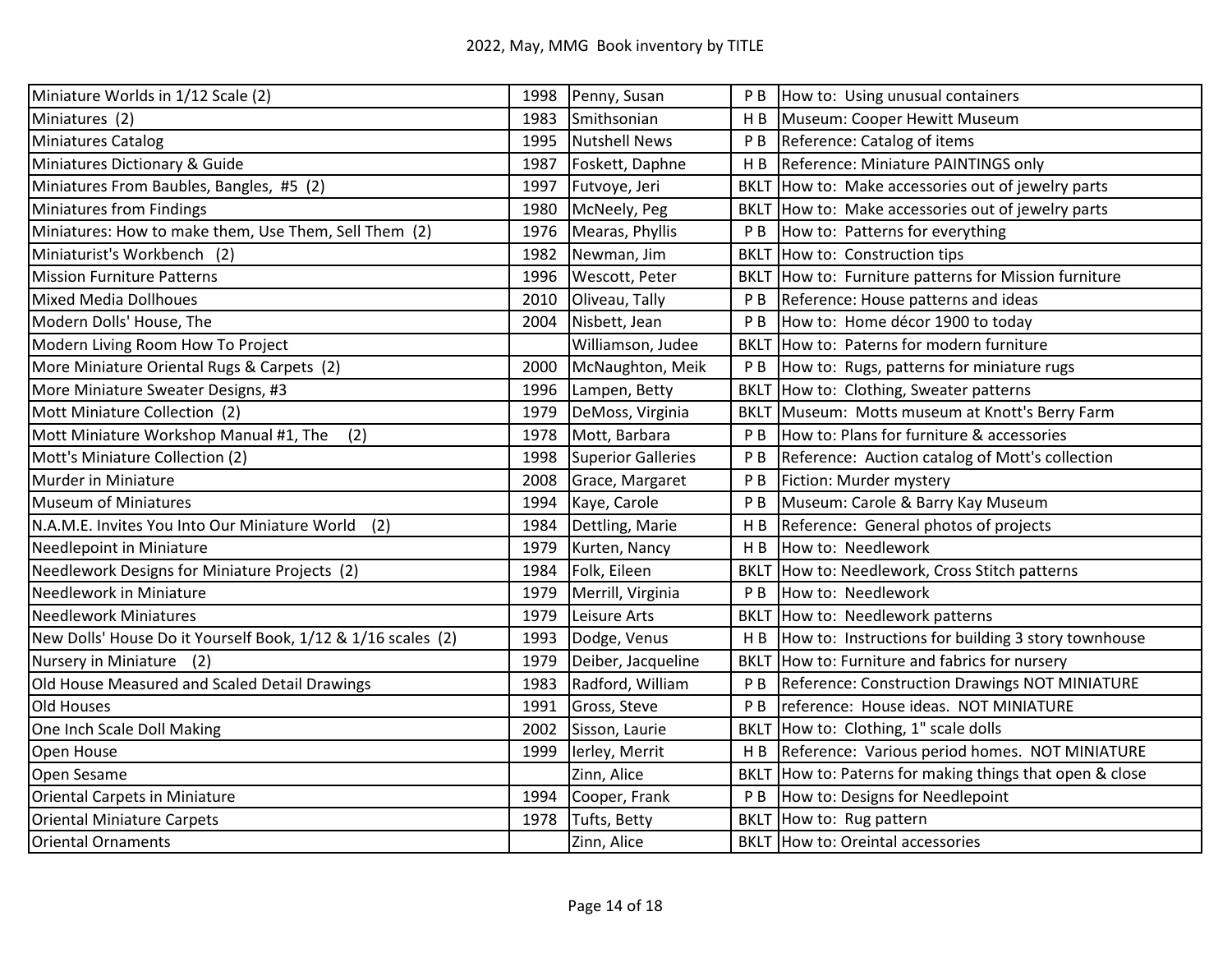| Our own Snug Fireside, 1760-1860                             |       | 1933 Nylander, Jane    | H B            | Reference: History of Fireplaces. NOT MINIATURE   |
|--------------------------------------------------------------|-------|------------------------|----------------|---------------------------------------------------|
| <b>Painted Ladies</b>                                        | 1978  | Baer, Morley           | P B            | Reference: Houses, Victorian NOT MINIATURE        |
| Paper Doll's House of Miss Sarah Elizabeth                   | 2014  | Boman, Eric            | H <sub>B</sub> | Reference: A totally pointless book               |
| Perfect English Farmhouse                                    | 2012  | Shaw, Ros              | H B            | Reference: Old English houses. NOT MINIATURE      |
| Period Details a Soursebook for House Restoration            | 1987  | Miller, Martin         | P B            | Reference: Photos of various architectural styles |
| Period Floral Designs in Miniature (2)                       | 1980s | Henricks, Donna        | <b>BKLT</b>    | How to: Flower making                             |
| Period Rooms of Ruth McChesney                               | 1997  | Smith, Anne Day        | P B            | Reverence: Artisits works                         |
| Perrperwood Farm Dollhouse Plans (2)                         | 1976  | Deiber, Jacqueline     | <b>BKLT</b>    | How to: Dollhouse plans                           |
| Petite Eats & Mini Treats (2)                                | 1994  | Wagner, Sydnie         | <b>BKLT</b>    | How to: Clay foods                                |
| Petite Needlecraft                                           | 1976  | Kaufmann, Linda        |                | <b>BKLT</b> How to: Needlework                    |
| Photographs of New York Interiors at the Turn of the Century | 1976  | Lancaster, Clay        | P <sub>B</sub> | Reference: Interiors. NOT MINIATURE               |
| Pistner House, The                                           | 2001  | Pistner, Patricia      | H B            | Museum: Pistner at the Napels Museum od Art       |
| Plans Plus #3. Backyard items                                | 1979  | Lawton, Allen          | <b>BKLT</b>    | How to: Backyard furniture                        |
| Playtime Pals. Toys                                          | 1983  | Henson, Terry          | <b>BKLT</b>    | How to: Make miniature children's toys            |
| Playtimes Past. Children's room toys (2)                     | 1984  | Henson, Terry          |                | BKLT How to: Children's room toys                 |
| Polymer Clay Techniques Book                                 | 1999  | Heaser, Sue            | P <sub>B</sub> | How to: Clay items                                |
| Popular Quilling                                             | 2004  | Walter, Helen          | P B            | How to: Quilling instructions                     |
| Porch Perfect                                                | 1999  | Buchholz, Barbara      | H B            | Reference: Decorating ideas - NOT MINIATURES      |
| Porches Across America (2)                                   | 1991  | Van Horn, Nancy        | <b>BKLT</b>    | How to: Porches                                   |
| Prairie Style                                                | 2001  | Skolnik, Lisa          | H B            | Reference: House ideas NOT MINIATURE              |
| Praise of Dollhouses, Story of a Personal Collection         | 1978  | Callicott, Catherine   | H B            | Museum: Tour of personal dollhouse collection     |
| Projects in 1/24 scale                                       | 2004  | Dolls House magazine   | <b>BKLT</b>    | How to: 1/24 half scale                           |
| Quarter Scale Projects, Hints & Tips                         | 2004  | Norris, Shelly         | <b>BKLT</b>    | How to: 1/4 scale quarter inch                    |
| Queen Mary's Dolls' House                                    | 1988  | H.M.Q. Elizabeth II    | H <sub>B</sub> | Museum: Tour of Queen Mary's Doll House           |
| Queen Mary's Dolls' House (2)                                | 1992  | Queen Elizabeth II     | <b>BKLT</b>    | Museum: Tour Queen Mary's Dolllhouse at Windsor   |
| Queen Mary's Dolls' House, Souvenir Book                     |       | Benson, A.             | <b>BKLT</b>    | Museum: Tour Queen Mary's Dolllhouse at Windsor   |
| Reference Guide to Miniature Maker's Marks (2)               | 1996  | Frank, Lee             | H B            | Reference: Great book to identify artists         |
| Remember When Dollhouse, The (2)                             | 1978  | Jellison, Phyllis      | P B            | How to: Furniture and house plans                 |
| Reproducing Furniture in Miniature (2)                       | 1976  | Pipe, Ann              | P <sub>B</sub> | How to: Furniture making                          |
| Reproducing Period Furniture in Miniature                    | 1981  | Merrill, Virginia      | H B            | How to: Furniture history and patterns            |
| Restore or Not Restore that is the Question                  | 2007  | Doll House Magazine    |                | BKLT How to: Dollhouse restoration                |
| Round wore Instruction book (2)                              | 1995  | Cir-Kit                | <b>BKLT</b>    | How to: Electrify a dollhouse                     |
| <b>Scenery for Model Railroads</b>                           | 1967  | McClanahan             | <b>BKLT</b>    | How to: Landscape                                 |
| Scroll Saw Fretwork Techniques                               |       | 1990 Spielman, Patrick | P B            | How to: Patterns & tool use                       |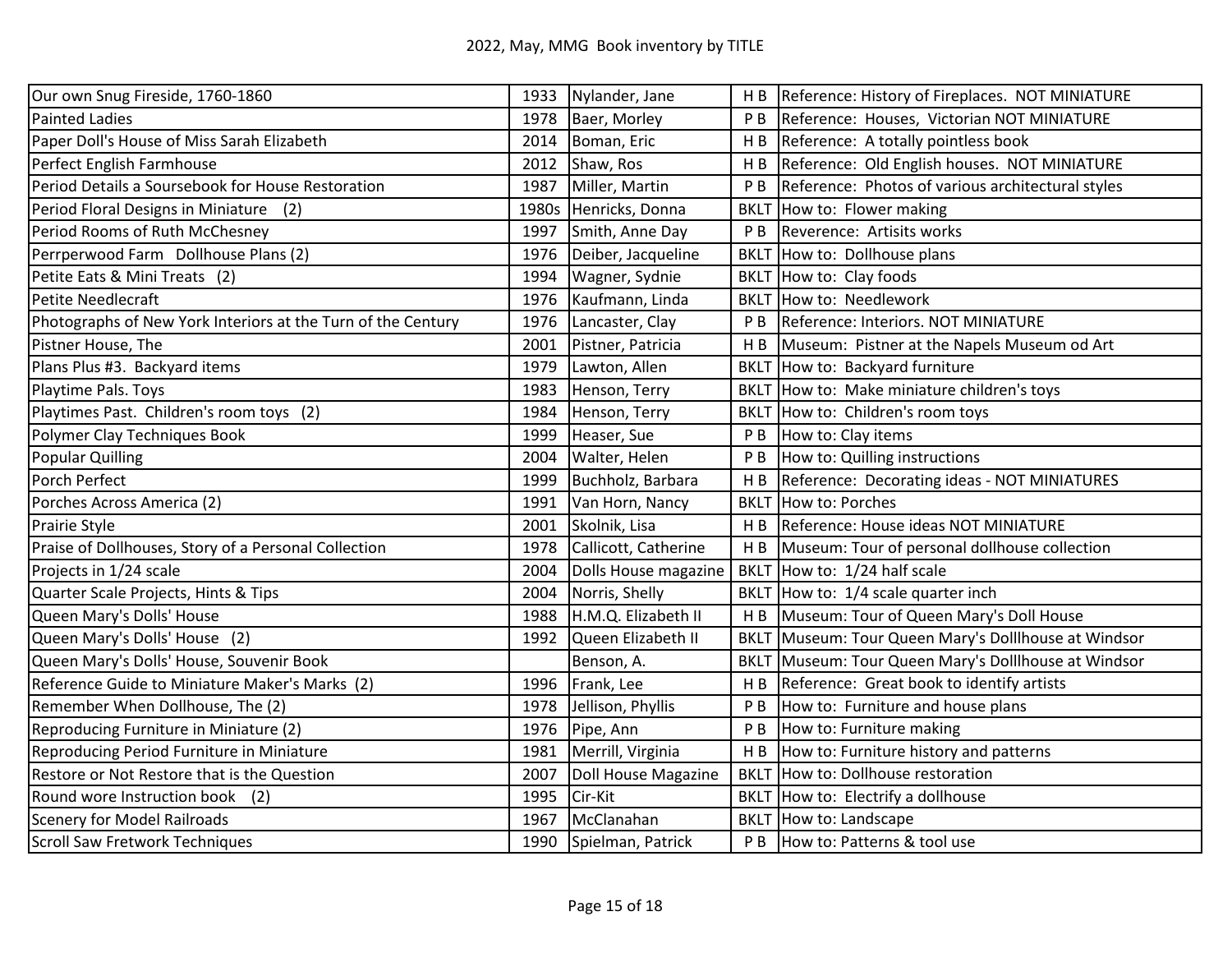| Scroll Saw Handbook                                        | 1986 | Spielman, Patrick    | P <sub>B</sub> | How To: Tool use                                |
|------------------------------------------------------------|------|----------------------|----------------|-------------------------------------------------|
| Sculpting Little People                                    | 1983 | Ericson, Rolf        |                | BKLT How to: Dolls and figures                  |
| Secrets of the Dolls' House Makers                         | 1994 | Nisbett, Jean        | P B            | Reference: Artists profiled.                    |
| Sewing Dolls' clothes                                      | 2007 | Guild of masters     | P B            | How to: Clothing, 27 pattern                    |
| Shaker Furniture Patterns. Vol 1 (2)                       | 1996 | Westcott, Peter      | <b>BKLT</b>    | How to: Furniture shaker style                  |
| Shaker Furniture, How to Make (2)                          | 1976 | Midkiff, Pat         |                | BKLT How to: Furniture shaker style             |
| Shoe it yourself                                           |      | Zinn, Alice          | <b>BKLT</b>    | How to: Clothing, miniature shoes               |
| <b>Silk Flower Arranging</b>                               | 1992 | Paulin, Lynn         |                | BKLT How to: Flower arranging                   |
| Simple Country Furniture Projects in 1/12 Scale            | 2003 | White, Alison        | P B            | How to: Furniture in a cute country style       |
| <b>Small Scale Modeling</b>                                | 2000 | Osborn, Caroline     | P <sub>B</sub> | How to: Information on several scales           |
| Small World of Antique Dolls' Houses                       | 2005 | Jacobs, Flora        | H <sub>B</sub> | Reference: Antique dollhouses & miniatures      |
| <b>Smaller Scales</b>                                      |      |                      | <b>BKLT</b>    | How to: 1/24, 1/48 scales                       |
| Soft Furnishings for Dollhouses                            | 1999 | Fergeson, Lael       | P B            | How to: Fabric miniature accessories            |
| Soul Mate Dolls. Dollmakng as a healing art                | 2000 | Crone-Findlay, N     | P <sub>B</sub> | How to: Dolls making                            |
| South-west Furniture Patterns #2                           | 1996 | Westcott, Peter      |                | BKLT How to: Furniture patterns                 |
| <b>Spanish Tile Designs</b>                                | 2001 | Grafton, Carol       |                | BKLT Reference: Tile designs. NOT MINIATURE     |
| Stained Glass Window Designs F. L. Wright (2)              | 1997 | Casey, Dennis        | <b>BKLT</b>    | Reference: Frank Lloyd Wright Window designs    |
| <b>Stenciling With a Country Flair</b>                     | 1985 | Snyder, Dee          |                | BKLT How to: Stencil everything                 |
| Summer Garden in Plastic canvas, Needlepoint               | 1993 | Kooler Design Studio |                | BKLT How to: Needlepoint lawn furniture         |
| Swedish Interiors                                          |      | Eleish, Rhonda       | H <sub>B</sub> | Reference: Interior styles NOT MINIATURE        |
| Tasha Tudor's Dollhouse                                    | 1999 | Davis, Harry         | H B            | Museum: Tour of really cute dollhouse           |
| Thirties and forties Miniatures in 1/12 scale              | 2007 | Harrop, Jane         | P B            | How To: Many 1930s & 1940s items                |
| This Side of Yesterday<br>(2)                              |      | MacLaren, Catherine  | HB             | Reference: History of general miniatures        |
| Through the Looking Glass (2)                              | 1984 | Ruble, Ann           | P <sub>B</sub> | Museum: Tour of some of the best collections    |
| Timber Framed Buildings of England                         | 1986 | Brown, R.            | H <sub>B</sub> | Reference: Old English houses. NOT MINIATURE    |
| <b>Titania's Palace</b>                                    | 1996 | Legoland A/s         | <b>BKLT</b>    | Museum: Tour of a gaudy overpriced dollhouse    |
| Tomart's Guide to Tin Litho Dollhouses & Plastic furniture | 1997 | Brett, Mary          | <b>BKLT</b>    | Reference: Dollhouse and furniture, mid century |
| Toy and Miniature Museum of Kansas City                    | 1992 | Francis, M.          | P B            | Museum: Tour of excellent museum                |
| Toys, Delights From the Past                               | 1983 | Kimball, Ward        |                | <b>BKLT</b> Reference: Antique toys             |
| Travel Accessories in Miniature (2)                        | 1985 | Goodier, Tess        |                | BKLT How to: Luggage, 8 pieces of luggage       |
| <b>Treasures in Miniature</b>                              | 1993 | <b>Nutshell News</b> | P B            | reference: Houses general history               |
| Treasury of Traditional Stained Gass Designs               | 1981 | Winterbotham, Ann    | P <sub>B</sub> | Reference: Stained glass patterns               |
| <b>Trim Carpentry</b><br>(2)                               |      | Leonard, Margaret    | <b>BKLT</b>    | How to: Dollhouse construction                  |
| Twenty Little Patchwork Quilts                             | 1990 | Marston, Gwen        |                | BKLT How to: Quilt patterns                     |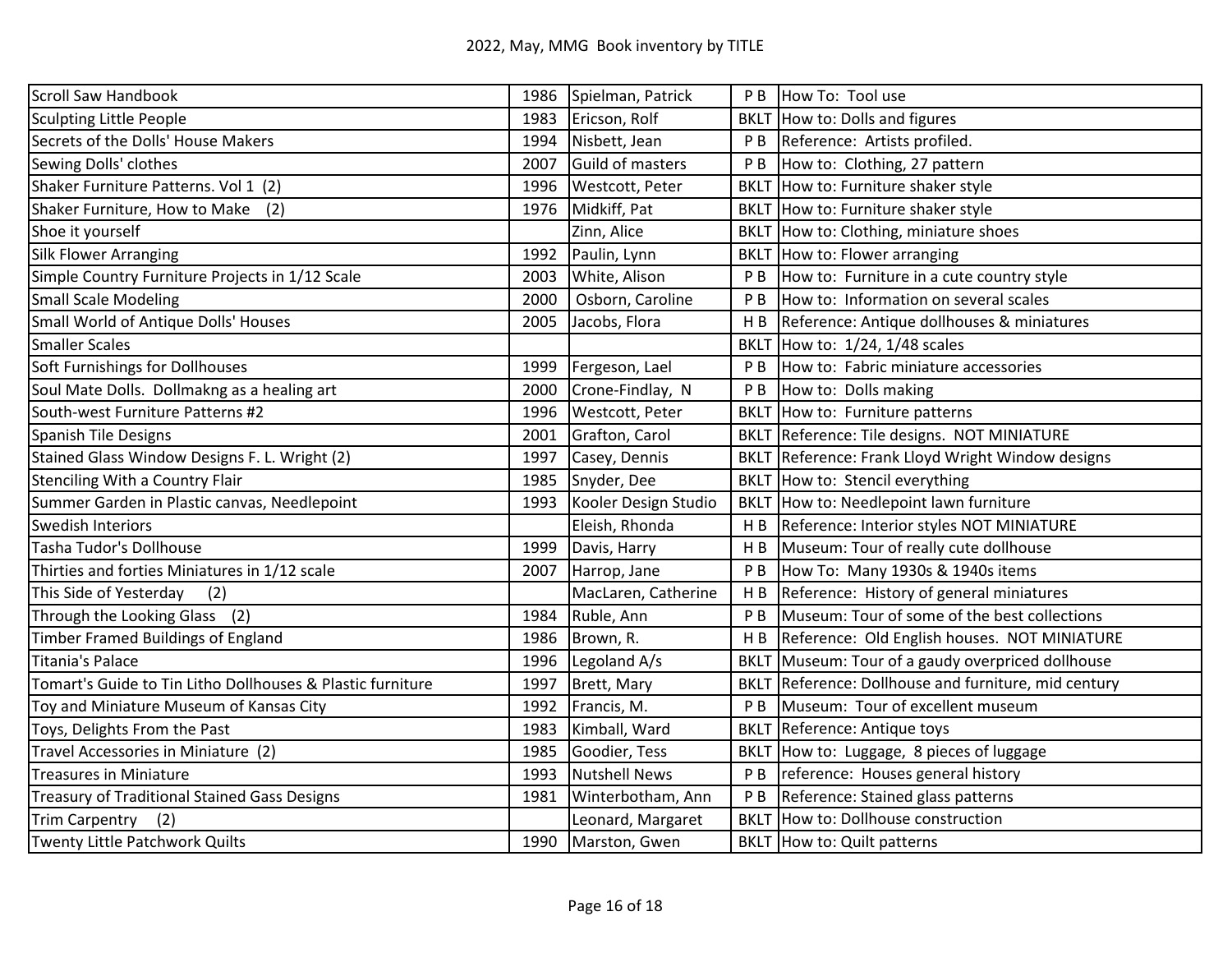| <b>Ultimate Doll Book</b>                              | 1993 | Goodfellow, Caroline  | P <sub>B</sub> | Reference: Dolls                                           |
|--------------------------------------------------------|------|-----------------------|----------------|------------------------------------------------------------|
| Ultimate Dolls' House Book, The                        | 1994 | Eaton, Faith          | HB             | Reference: Dollhouses, accessories, collections            |
| Upstairs, Downstairs in a Vitorian House               | 1975 | Moe, Mary             |                | BKLT Reference: Kid's book                                 |
| Victorian Architectural Splendor. 19th century catalog |      | Ackerman, Evelyn      | P <sub>B</sub> | Reference: German toy catalog. 1800s                       |
| Victorian Christmas 1876, #4                           | 1974 | Elspeth               | <b>BKLT</b>    | How to: Christmas scene                                    |
| Victorian Christmas Baby 3" tall                       | 1995 | Sahl, Beverly         | <b>BKLT</b>    | How to: Cothing patterns                                   |
| Victorian Decorative Papers                            | 1979 | Hendler, Muncie       | <b>BKLT</b>    | Reference: Paper patterened                                |
| Victorian Domestic Architectural Plans & Details       | 1987 | Comstock, William     | P <sub>B</sub> | Reference: Detail drawings. NOT MINIATURE                  |
| Victorian Floral Designs in Full Color                 | 1994 | Hulme, F.             | P <sub>B</sub> | Reference: Color pages of floral designs                   |
| Victorian Fretwork                                     | 1990 | Jenson, John          | H <sub>B</sub> | Reference: Fretwork patterns                               |
| Victorian Parlor, The                                  | 1978 | Leonard, Margaret     | <b>BKLT</b>    | How to: Victorian style parlor                             |
| Victoria's Doll                                        | 1974 | Doll Club             |                | <b>BKLT</b> Reference: Articles about dolls and dollhouses |
| Vintage House Book. American homes 1880-1980           | 2003 | Burness, Tad          | P <sub>B</sub> | Reference: Catalog of homes. NOT MINIATURE                 |
| <b>Wallpapering Basics</b>                             | 1974 | Franks                |                | BKLT How to: Wallpaper applying                            |
| Welcome Baby (2)                                       | 1984 | Stanford, Nadia       |                | BKLT How to: Fabric baby accessories                       |
| White House in Miniature                               | 1994 | <b>Buckland, Gail</b> | H <sub>B</sub> | Museum: Tour of miniature White Hosue                      |
| White House Replica, The                               | 1976 | Zweifel, John         | <b>BKLT</b>    | Museum: Tour of the miniature White House                  |
| <b>Wicker Wizardry</b>                                 |      | <b>Nutshell News</b>  |                | BKLT How to: Wicker objects                                |
| William Morris Full color Ptterns & Designs            | 1988 | Morris, William       | P <sub>B</sub> | Reference: Color pages of designs                          |
| <b>Williamsburg Reproductions</b>                      | 1982 | <b>Craft House</b>    | P <sub>B</sub> | Reference: Interiors. NOT MINIATURE                        |
| Window Treatment Pattern #01                           | 1978 | Nye. Lavonne          |                | <b>BKLT</b> How to: Drapery                                |
| Window Treatment Pattern #02                           | 1978 | Nye. Lavonne          |                | BKLT How to: Drapery                                       |
| Window Treatment Pattern #03<br>(2)                    | 1978 | Nye. Lavonne          |                | BKLT How to: Drapery                                       |
| Window Treatment Pattern #04                           | 1978 | Nye. Lavonne          |                | <b>BKLT</b> How to: Drapery                                |
| Window Treatment Pattern #05                           | 1978 | Nye. Lavonne          |                | <b>BKLT</b> How to: Drapery                                |
| Window Treatment Pattern #06                           | 1978 | Nye. Lavonne          |                | BKLT How to: Drapery                                       |
| Window Treatment Pattern #07                           | 1978 | Nye. Lavonne          |                | BKLT How to: Drapery                                       |
| Window Treatment Pattern #08                           | 1978 | Nye. Lavonne          |                | <b>BKLT</b> How to: Drapery                                |
| Window Treatment Pattern #09                           | 1978 | Nye. Lavonne          |                | <b>BKLT</b> How to: Drapery                                |
| (2)<br>Window Treatment Pattern #10                    | 1978 | Nye. Lavonne          |                | BKLT How to: Drapery                                       |
| Window Treatment Pattern #11                           | 1978 | Nye. Lavonne          |                | <b>BKLT</b> How to: Drapery                                |
| Window Treatment Pattern #12                           | 1978 | Nye. Lavonne          |                | <b>BKLT</b> How to: Drapery                                |
| Window Treatment Pattern #13                           | 1978 | Nye. Lavonne          |                | <b>BKLT</b> How to: Drapery                                |
| Window Treatment Pattern #14                           | 1978 | Nye. Lavonne          |                | <b>BKLT</b> How to: Drapery                                |